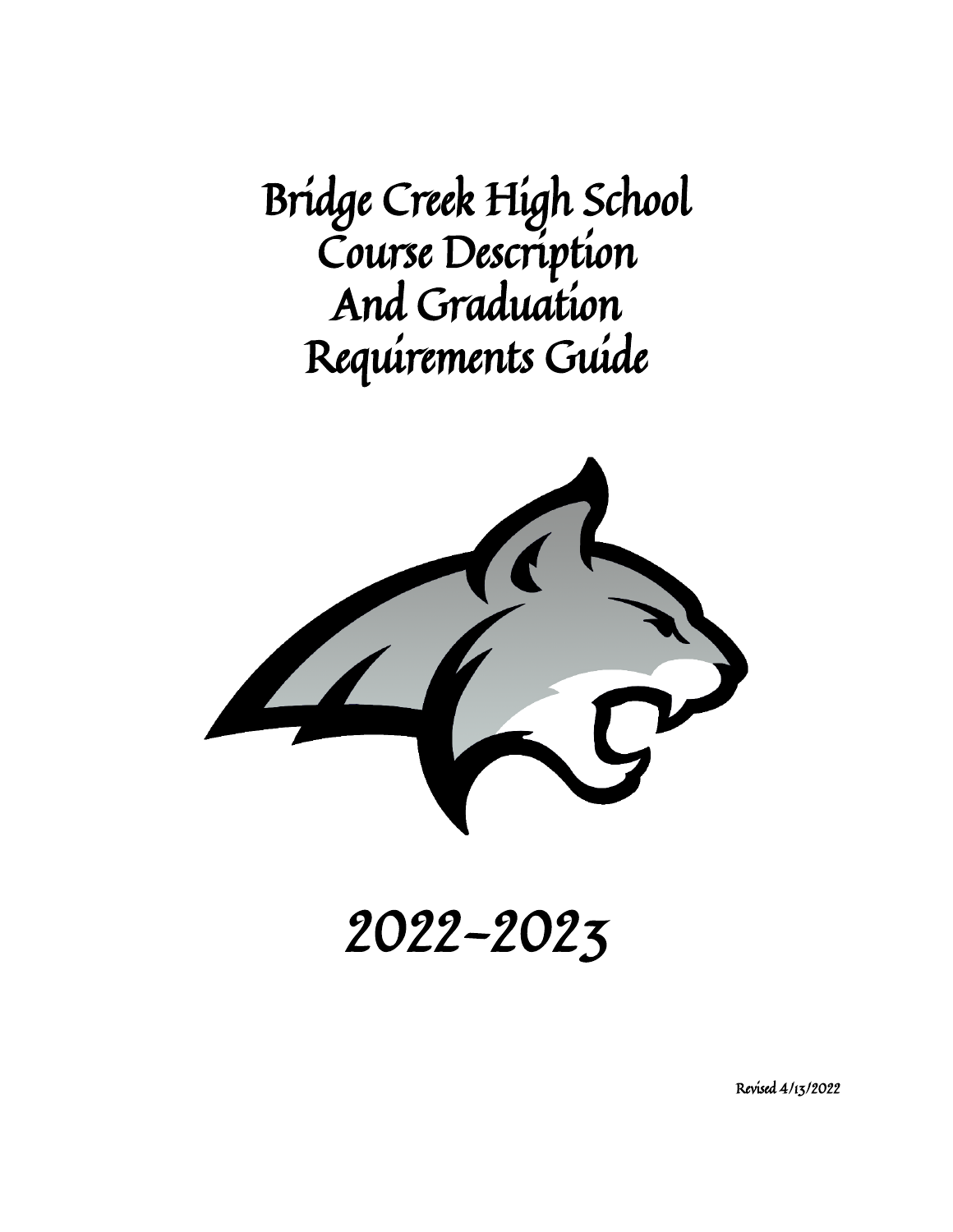## **Daily Schedule**

Students will attend academic classes 1<sup>st</sup> -7<sup>th</sup> hours.

| <b>HOUR</b>   | <b>TIME</b> |
|---------------|-------------|
| 1st           | 7:45-8:35   |
| 2nd           | 8:38-9:28   |
| 3rd           | 9:31-10:21  |
| <b>ENCORE</b> | 10:24-10:54 |
| 4th           | 10:54-11:44 |
| 5th           | 11:47-1:02  |
| 6th           | 1:05-1:55   |
| 7th           | $1:58-2:45$ |

### **Assessment Requirements**

### **70 O.S.** § **12.10.508**

For the graduating class of 2018, school districts are required to adopt a plan that establishes the assessment(s) those students are required to take in order to graduate from public high school with a standard diploma.



For the 2017-18 school year, students will take assessments in English Language Arts, Mathematics and Science in compliance with the Every Students Succeeds Act that are aligned with the Oklahoma Academic Standards. State law also requires students to be tested in U.S. History once during high school. New assessment requirements and new graduation requirements are to be adopted by the State Board of Education.

Beginning with students entering the ninth grade in the 2017-18 school year (graduating class of 2021), each student is required to take the assessments included in the statewide students assessment system as adopted by the State Board of Education in order to graduate from a public high school with a standard diploma. Each student will also be required to meet any other high school graduation requirements adopted by the State Board of Education.

Beginning in 2017-18, districts are required to report on the transcript a students' highest-achieved score on the assessments included in the statewide student assessment system adopted by the State Board of Education and any business- and industry recognized endorsements attained.

### **CPR/AED Training:**

### **O.S.** § **1210.199**

All students in grades 9<sup>th</sup>-12<sup>th</sup> will receive instruction in CPR, participate in hands-on-practice and become aware of the use of AEDs (automated defibrillator) at least once between  $9<sup>th</sup>$  grade and graduation.

### **Personal Financial Literacy Requirement**

### **(Title 70 O.S** § **11-103.6h)**

In order to graduate from the public high school, students must complete and demonstrate satisfactory knowledge in 14 areas of instruction related to financial literacy, including such topics as credit card debt, saving money, interest, balancing a checkbook, understanding loans, identity theft, and earning an income. School districts have the option of determining when the areas of instruction are taught and whether these are integrated into existing courses or taught as a separate course (which may count as an elective credit.)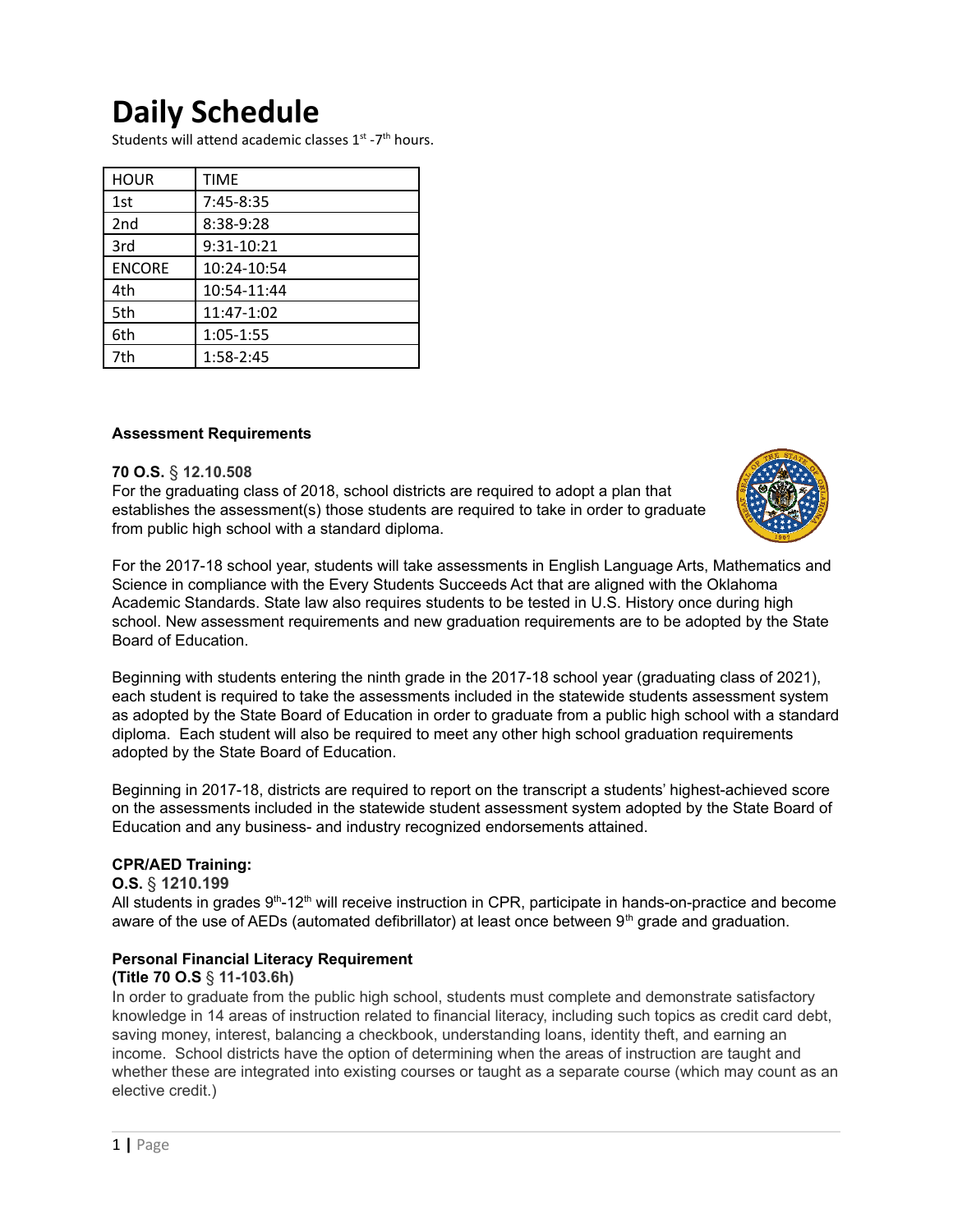## **Student Progress Toward High School Graduation**

(check/record completed courses each semester/year) .5 unit = 1 credits

| English: (4 units) integrated grammar, composition<br>and literature:<br>English I<br>$\bullet$<br>English II<br>$\bullet$<br>English III<br>$\bullet$<br>English IV or completion of Concurrent Comp.<br>I and Comp. II                                                                                                                                                                                                                                                       | Social Studies: (3 units)<br>Oklahoma History (one semester)<br>$\bullet$<br>World History (full year)<br>$\bullet$<br>U.S. History or US History Since and To the<br>$\bullet$<br>Civil War (full year)<br>U.S. Government (one semester) or<br>concurrent American Federal Government<br>(one semester)                          |  |  |  |
|--------------------------------------------------------------------------------------------------------------------------------------------------------------------------------------------------------------------------------------------------------------------------------------------------------------------------------------------------------------------------------------------------------------------------------------------------------------------------------|------------------------------------------------------------------------------------------------------------------------------------------------------------------------------------------------------------------------------------------------------------------------------------------------------------------------------------|--|--|--|
| Mathematics: (3 units) Limited to Algebra I, Geometry,<br>Algebra II, Pre-Calculus, or any math course with<br>content and /or rigor above Algebra I and approved for<br>college admission. Students who enter ninth grade<br>with high school math credits must earn at least three<br>additional math credits during grades 9-12 to fulfill this<br>requirement.<br>Algebra I<br>$\bullet$<br>Geometry<br>$\bullet$<br>Algebra II<br>$\bullet$<br>Any math beyond Algebra II | Science: (3 units) Physical Science, Biology I, plus one<br>additional laboratory sciences.<br><b>Physical Science</b><br>$\bullet$<br><b>Biology I</b><br>$\bullet$<br>Chemistry or Physics<br>$\bullet$<br>$\bullet$<br>Third year science options:<br>Forensic Science, Zoology, Anatomy or Chemistry II                        |  |  |  |
| <b>State Law Requirement:</b><br><b>CPR Training/AED Training</b><br>Personal Financial Literacy<br>State ACT Testing: 70 O.S. § 1210.508<br>English Language Arts $-11^{th}$ Grade<br>$\bullet$<br>Mathematics $-11^{th}$ Grade<br>Science $-11^{th}$ Grade<br>US History - Upon course completion                                                                                                                                                                            | Two courses of the following:<br>Foreign Language: Spanish I<br>Foreign Language: Spanish II<br><b>OR</b><br>Computer _____________________<br><b>Additional Unit:</b><br>One additional unit selected from any courses listed<br>previously (fourth year of math, science, history or<br>computer) can fulfill this requirement). |  |  |  |
| Students must earn at least 26 credits to graduate.                                                                                                                                                                                                                                                                                                                                                                                                                            | <b>GRADE LEVEL CLASSIFICATION:</b>                                                                                                                                                                                                                                                                                                 |  |  |  |
| Core classes:<br>English (4 credits)<br>Math (3 credits)<br>Science (3 credits)<br>Social Studies (3 credits)<br>Foreign Language (2 credits) OR<br>Computer Technology (2 credits)<br>Art (1 credit)<br>Additional Units (1 credit)<br>The remaining credits will come from core or elective<br>courses.                                                                                                                                                                      | Students should earn 7 credits per school year in order<br>to be promoted to the next grade level.<br>Freshman = 7 credits<br>Sophomore = 14 credits<br>Juniors = 21 credits<br>By the end of the senior year, students must have<br>earned at least 26 credits to graduate.                                                       |  |  |  |

## **State Law Requirements**

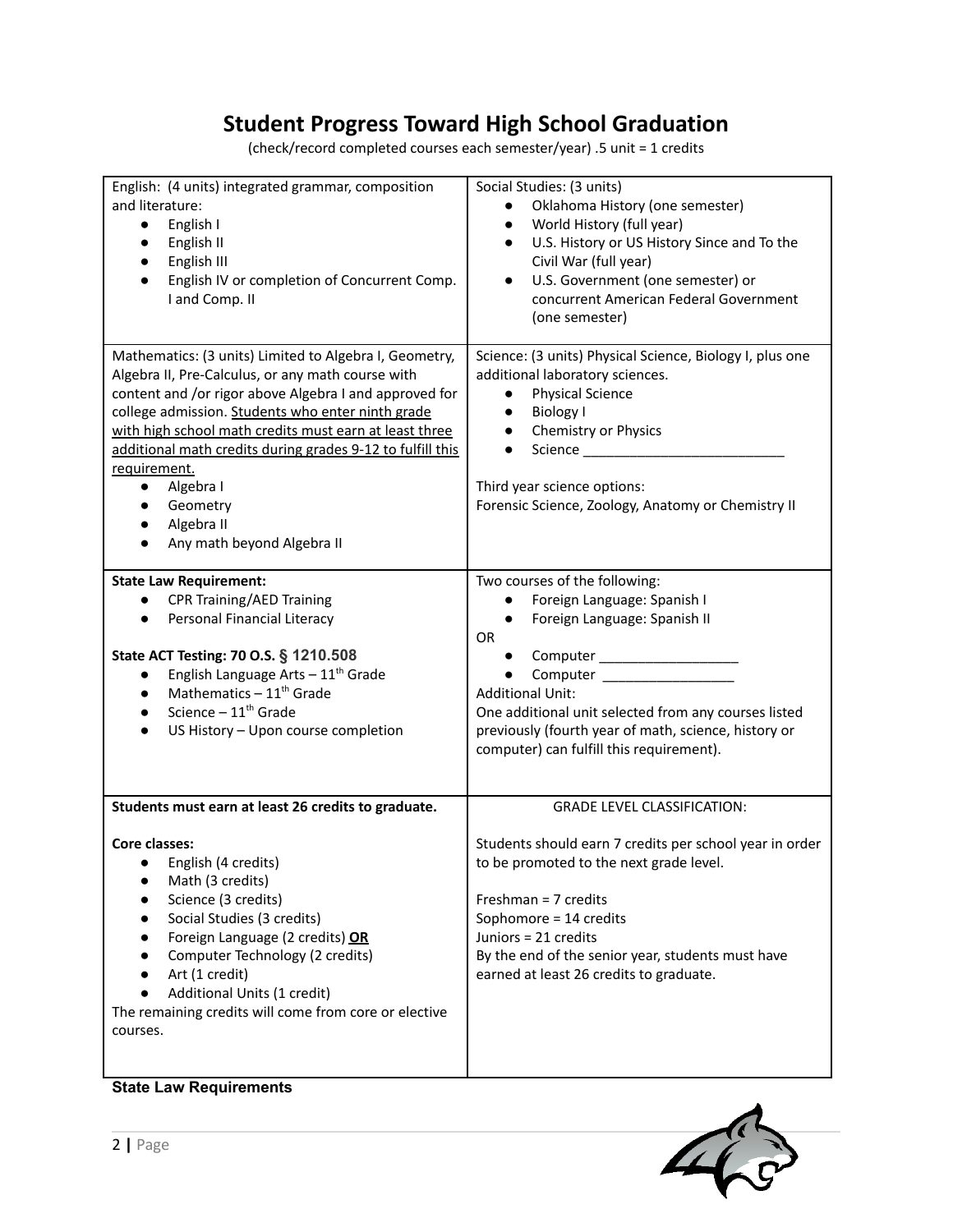## **Bridge Creek High School Concurrent Enrollment Policy**

| <b>BCHS Required Course:</b>    | <b>First Semester</b><br><b>Required Concurrent</b><br><b>Enrollment:</b>                       | <b>Second Semester</b><br><b>Required Concurrent</b><br><b>Enrollment:</b> |
|---------------------------------|-------------------------------------------------------------------------------------------------|----------------------------------------------------------------------------|
| <b>English IV</b>               | <b>English Composition I</b>                                                                    | <b>English Composition II</b>                                              |
| 4 <sup>th</sup> Yr. Mathematics | Any college math course<br>that is freshman level or<br>higher. Remedial math is<br>not allowed | <b>ANY</b>                                                                 |
| <b>US Government</b>            | <b>US Government</b>                                                                            | ANY                                                                        |

Students have the opportunity to earn college credit while still in high school with concurrent enrollment through Oklahoma City Community College, or another local university or college. Twelfth grade students, if they meet the requirements set forth by the college or university, may be admitted and enrolled in corresponding subject areas.

If a student chooses to enroll concurrently for high school credit in a required course, they will complete that credit concurrently. For example, a student enrolled in a college course for a one-semester high school course will not be permitted to begin the course then return to the high school mid semester to complete the semester of credit. On that same note, students must remain enrolled in seven hours of coursework. Therefore, if the concurrent class is dropped, the student must immediately report to the counseling office to discuss options and re-enroll in high school coursework.

*Withdrawing from Concurrent:*

- *● Students are responsible to report any changes in their concurrent enrollment status to their school counselor immediately to allow for a schedule changes. Failure to report withdrawal from college courses will result in academic consequences.*
- *● Students who drop any concurrent course within the first 21 days of the semester may enroll in a BCHS course for full credit. After 21 days and the student will not receive a grade for the class enrolled.*
- A grade of "WP" or "WF" will be entered on the student's transcript to indicate the student has not successfully completed the college course. All "WP" and "WF" grades will be computed into the student's transcript the same as a "NC" which will compute the same as a failing grade.
- *● Students will be required to turn in a weekly grade check for all concurrent classes enrolled in on Thursday of each week. Failure to do so will result in being placed "ineligible" on the eligibility list.*
- **● Students who receive a W, WP, WF or F will not be allowed to enroll the following semester.**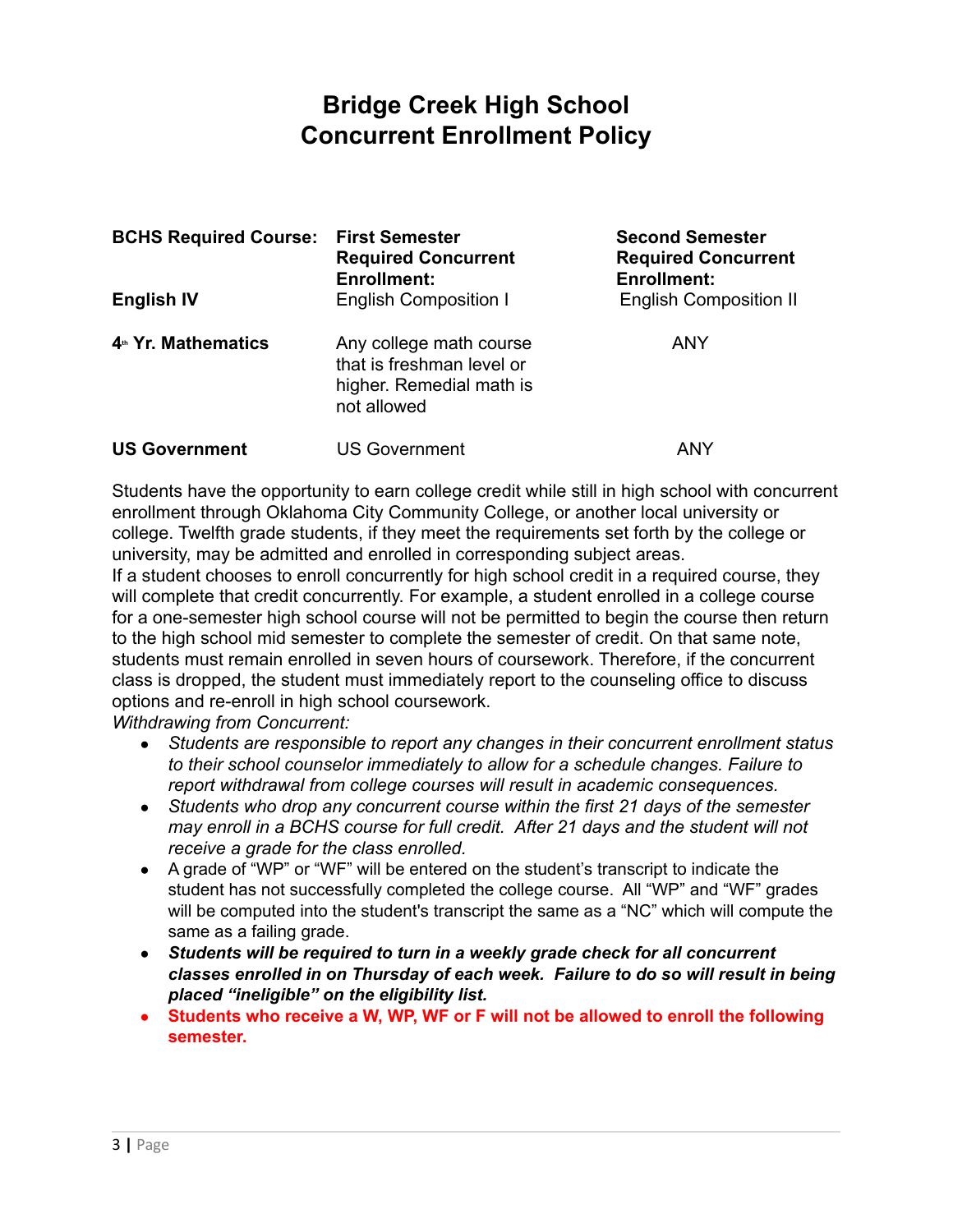## **Bridge Creek Valedictorian/Salutatorian Policy**

### **Valedictorian**

Minimum Weighted GPA 4.0 and an ACT of 28 Must have 4 years of English, History, Math (Above Algebra I), Science (Must take either Chem II, Forensics, Anatomy, Physics or a concurrent science with a lab)

### **Salutatorian**

Either a weighted GPA of 4.0 or ACT of 28. Must have a minimum of a 23 on the ACT. Must have 4 years of English, History, Math (Above Algebra I), Science (Must take either Chem II, Forensics, Anatomy, Physics or a concurrent science with a lab)

The valedictorian/salutatorian requirements will be taken at the end of the first semester of 12th grade. All students must be enrolled in the appropriate classes the spring of the 12<sup>th</sup> grade year to satisfy the 4-year requirement. All online classes must be completed prior to entering the second semester of their senior year.

**● Any student who receives a W, WP, WF or F will not be considered for a Valedictorian/Salutatorian.**

## **Certificate of Distinction 4X4**

Students who meet the specified requirements will be recognized as graduates of distinction. Advanced placement classes and concurrent classes in the subject areas may be substituted on a course-by-course basis to satisfy the academic units required for a certificate of distinction 4X4.

- 4 units of English
- 4 units of Mathematics
- 4 units of Social Studies
- 4 units of Science
- 2 units of Foreign Language or Computer Technology
- 1 additional units from the above listed courses (required by the State)
- 1 units of Fine Art
- Must have a minimum of 3.25 grade point average on a 4.0 scale

The certificate of distinction (4X4) requirements must be met prior to the end of the 1st semester of the 12th grade year, with the exception of what will be enrolled in the 2nd semester of their 12th grade year.

**● Any student who receives a W, WP, WF or F will not be considered for a Certificate of Distinction.**

## **GRADE POINT SYSTEM**

In order to compute averages for the awarding of honors and to determine class rank, letter grades will be assigned these number values:

|                                                 |  | ARC DF            |  |
|-------------------------------------------------|--|-------------------|--|
| Concurrent and Honors Courses 5.0 4.0 3.0 2.0 0 |  |                   |  |
| All Other Courses                               |  | 4.0 3.0 2.0 1.0 0 |  |

GRADING SCALE 100 – 90 A 89 – 80 B 79 – 70 C 69 – 60 D 59 – 0 F No pluses (+) or minuses (-) will be given.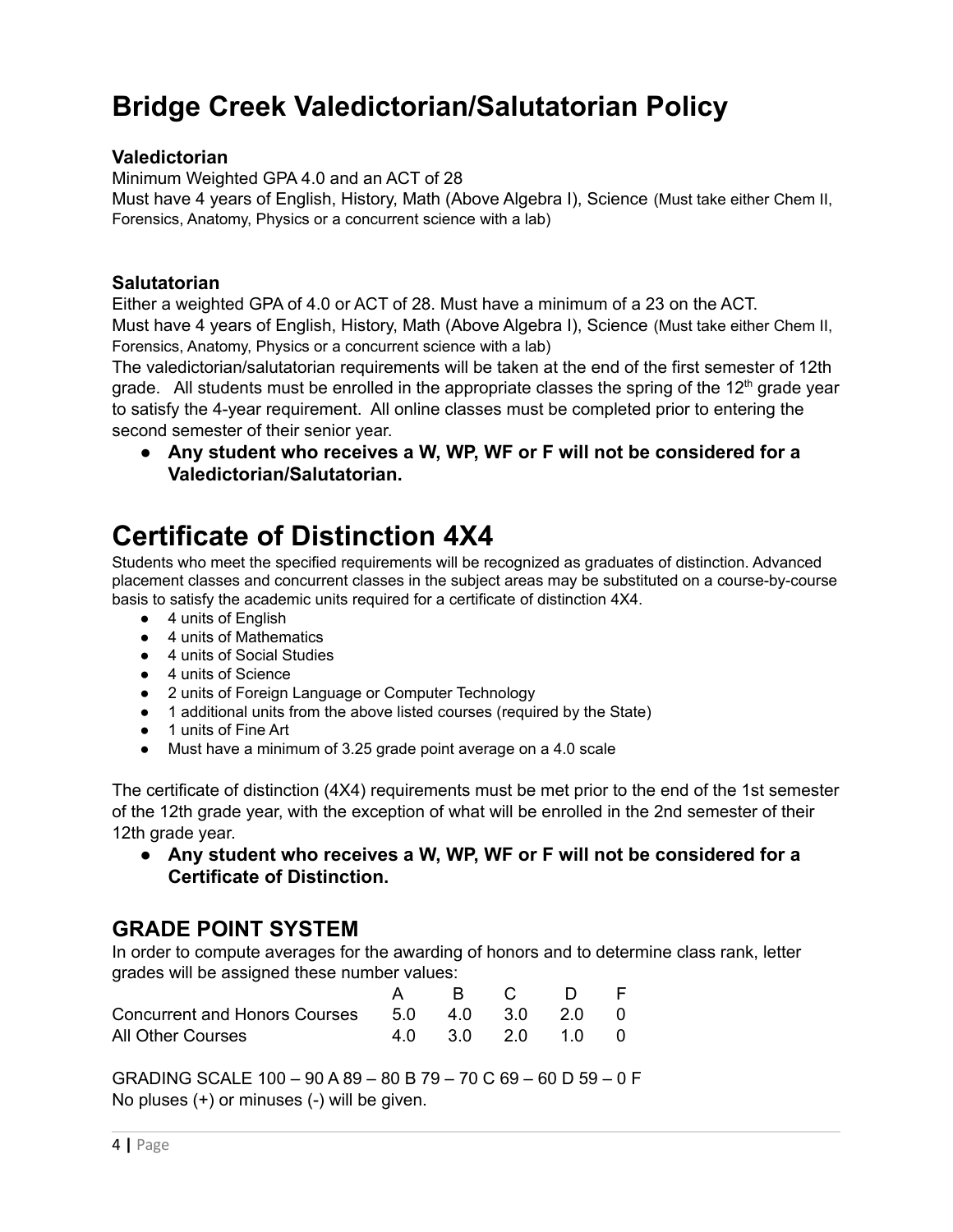## **OKLAHOMA'S PROMISE REQUIREMENTS**

1. The family income of the student's parents may not exceed \$55,000 at the time of enrollment in the eighth-, ninth- or 10th grade.<sup>1</sup> In addition, prior to receiving any program benefit in college, the federal adjusted gross income (AGI) of the student's parents (or the income of the student if the student is officially determined to be financially independent of their parents) may not exceed \$100,000. Each year in college Oklahoma's Promise students will be required to complete a Free Application for Federal Student Aid (FAFSA), which will be used to determine whether the federal adjusted gross income exceeds \$100,000. For any year that the income exceeds \$100,000, the student will not be eligible to receive the program benefit.

| Units | Courses                                                                                                                                                                                                                                                                                                    |
|-------|------------------------------------------------------------------------------------------------------------------------------------------------------------------------------------------------------------------------------------------------------------------------------------------------------------|
| 4     | English (grammar, composition, literature; courses should include an integrated writing<br>component)                                                                                                                                                                                                      |
| 3     | Lab science (biology, chemistry, physics or any lab science certified by the school district;<br>general science with or without a lab may not be used to meet this requirement)                                                                                                                           |
| 3     | Mathematics (Algebra I, Algebra II, geometry, trigonometry, math analysis, pre-calculus,<br>statistics and probability [must have completed geometry and Algebra II], calculus, Advanced<br>Placement [AP] statistics)                                                                                     |
| 3     | History and citizenship skills (including one unit of American history and two additional units<br>from the subjects of history, economics, geography, government, non-Western culture)                                                                                                                    |
| 2     | Foreign or non-English language (two years of the same language)                                                                                                                                                                                                                                           |
|       | lor                                                                                                                                                                                                                                                                                                        |
|       | Computer technology (two units in programming, hardware and business computer<br>applications, such as word processing, databases, spreadsheets and graphics, will qualify;<br>keyboarding or typing classes do not qualify) (1 foreign language and 1 computer course<br>will not meet this requirement.) |
|       | Additional unit of subjects listed above                                                                                                                                                                                                                                                                   |
|       | Fine arts (music, art, drama) OR Speech                                                                                                                                                                                                                                                                    |
| 17    | <b>Total Units</b>                                                                                                                                                                                                                                                                                         |

2. Take 17 units of [required](http://www.okhighered.org/okpromise/required-courses.shtml) high school courses to help get ready for college.

- 3. Make a cumulative 2.50 GPA for all courses in grades 9-12.
- 4. Make a cumulative 2.50 GPA or better in the 17-unit OK Promise core curriculum.<sup>2</sup>
- 5. Do your homework.
- 6. Don't skip school.
- 7. Don't abuse drugs or alcohol.
- 8. Don't commit criminal or delinquent acts.
- 9. Meet with a teacher, counselor or principal to go over your schoolwork and records.
- 10. Provide information when requested.
- 11. Apply for other financial aid during your senior year of high school.
- 12. Take part in Oklahoma's Promise activities that will prepare you for college.
- 13. The student must be a U.S. citizen or lawfully present in the United States at the time they enroll in college in order to receive the scholarship.

\**Homeschool students and students graduating from a high school not accredited by the Oklahoma State* Board of Education must also achieve a composite score of 22 or higher on an ACT test reported on an *official test report issued by ACT. "Residual" ACT test scores do not qualify.*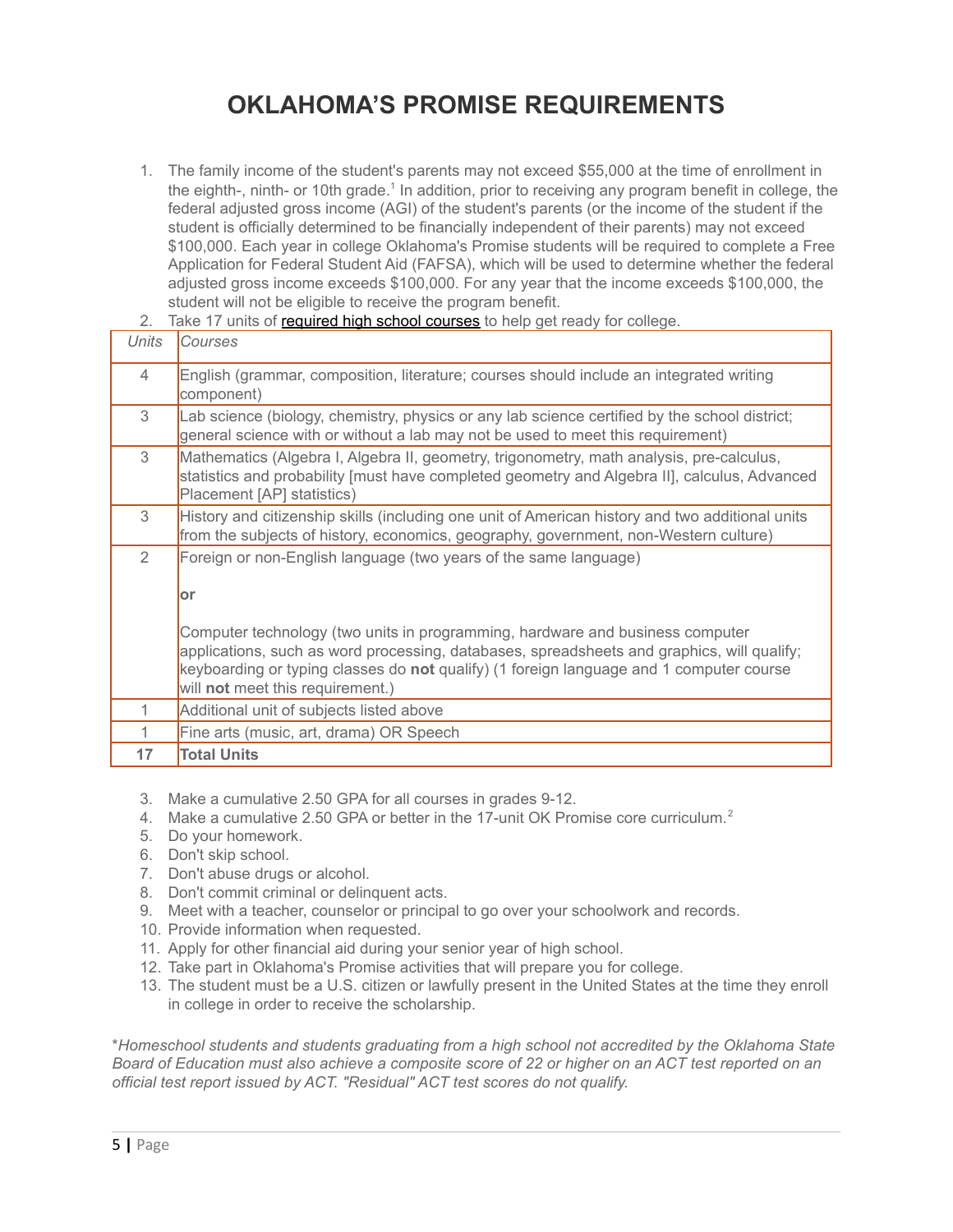### **Oklahoma Academic Scholar Requirements for Recognition**

Graduating seniors who meet all of the requirements listed below shall be recognized by the local school district and the State Board of Education as an Oklahoma Academic Scholar:

- Accumulate over Grades 9, 10, 11 and the first semester of Grade 12, a minimum grade point average of 3.7 on a 4.0 scale or be in the top 10% of their class.
- Complete (or will complete) the curricular requirements for a standard diploma.

4 units of English – Grammar, Composition, Literature

3 units of Math – Algebra I, Geometry, Algebra II, Pre-Calculus, or a course above Algebra I

3 units of Science – Physical Science, Biology I, Zoology, Forensic Science, Chemistry, Chemistry II or Physics

3 units of Social Studies – Oklahoma History, Government, US History, World History

● Achieve a 27 composite score on the ACT or 1220 combined reading and mathematics score on the SAT 1. The ACT or SAT 1 must have been taken on a national test date.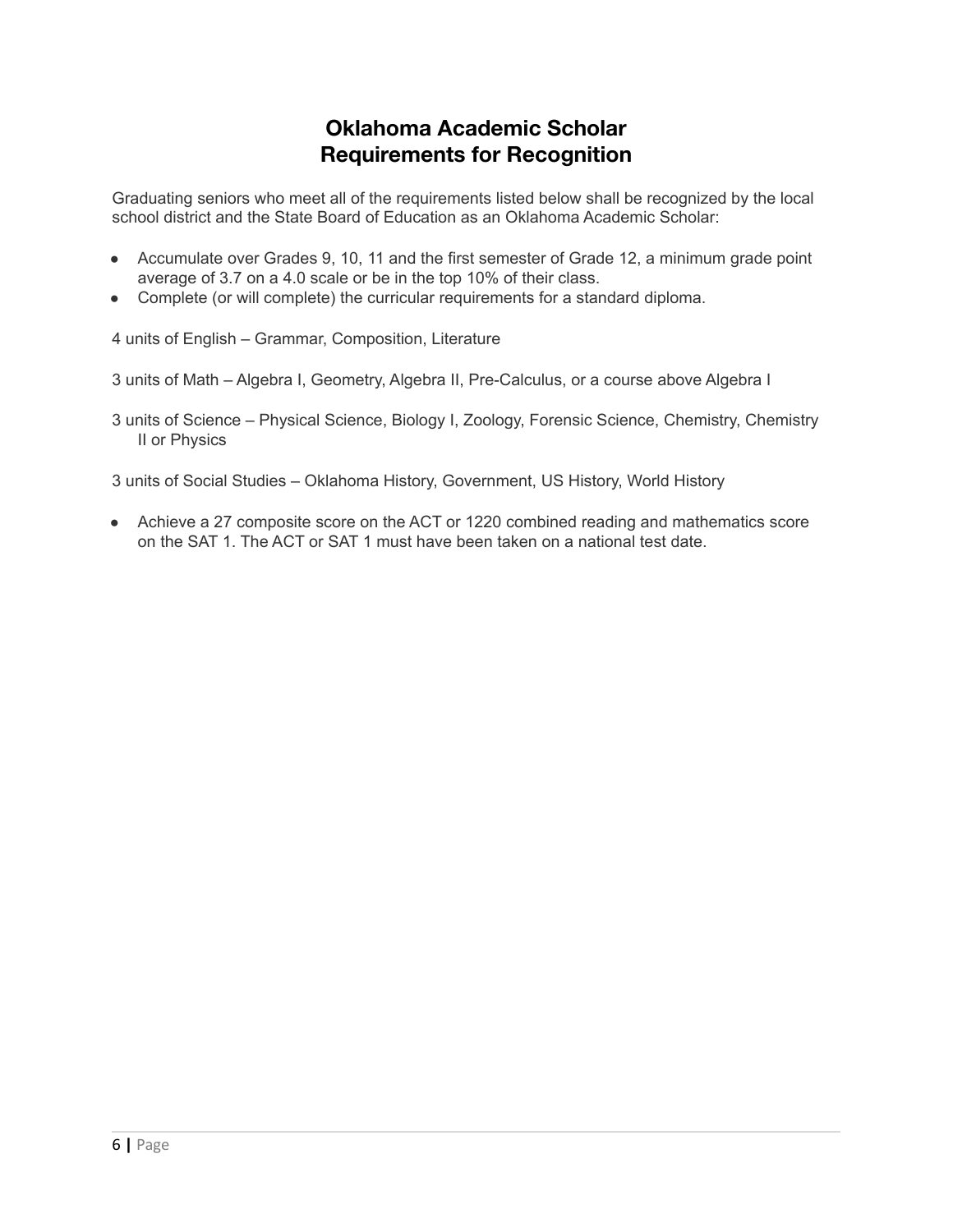# **FINE ARTS**

### **ART I Course # 2808 Grades 9-12**

Art I is a course of instruction focusing on the *Elements of Art* and the *Principles of Design* in 2-D drawing, painting, printmaking and an introduction to three-dimensional sculpture. Students will demonstrate their knowledge of the *Elements and Principles* in various projects that promote creative thinking, problem solving, and the practice of technical skills. Art I is the first high school art course and offers the student an introduction to the production, aesthetics, criticism, history and careers in the visual arts field. Students will participate in an BCHS Art Show and Auction in May, along with other creative competitions as designated by the instructor. The school will provide some supplies (such as paint, ink, charcoal, pastels, papers, etc.). However, *students will be financially responsible for some individual supply costs.*

### **ART II Course # 2809 Grades 10-12**

**Prerequisite: Successful Completion of Art I (C or Better)** Art II is the continuation of Art I with a review and application of the *Elements of Art* and the *Principles of Design.* Art II focuses on the exploration of different media, technical skills and techniques in creating and problem solving. The student will explore more diverse styles of art and subject matter using more advanced materials and three-dimensional projects. Students will participate in the BCHS Art Show and Auction in May, as well as other creative competitions. The school will provide some supplies (such as paint, ink, charcoal, pastels, paper, etc.). However, *students will be financially responsible for some individual supply costs.*

### **ART III Teacher Recommendation Grades 11-12**

**Prerequisite: Successful Completion of Art II & Approval of Art Teacher** Art III is a teacher-guided independent study course and a continuation of Art II. The student will use their knowledge of the *Elements of Art* and the *Principles of Design* to experiment with their own creative style and conceptual ideas. Students will examine the work of the masters throughout history to assist in the development of their own style of art. Advanced materials will be used according to the syllabus coordinated by student and teacher at the beginning of the year. Second semester, students will work towards building a portfolio of artworks that will present their own unique and cohesive artistic style. Creative competitions will be required, along with participation in the BCHS Art Show and Auction in May. *Students will be financially responsible for some individual supply costs*.

### **ART IV Teacher Recommendation Grade 12**

**Prerequisite: Successful Completion of Art III & Approval of Art Teacher** Art IV is a teacher-guided independent study course and a continuation of Art III. Experimenting with different styles and methods of art making, the student will use advanced materials according to the syllabus coordinated by student and teacher at the beginning of the year. Creative competitions will be required, along with a portfolio of their unique and cohesive artistic style that will be presented during the annual BCHS Art Show in May. *Students will be financially responsible for some individual supply costs.*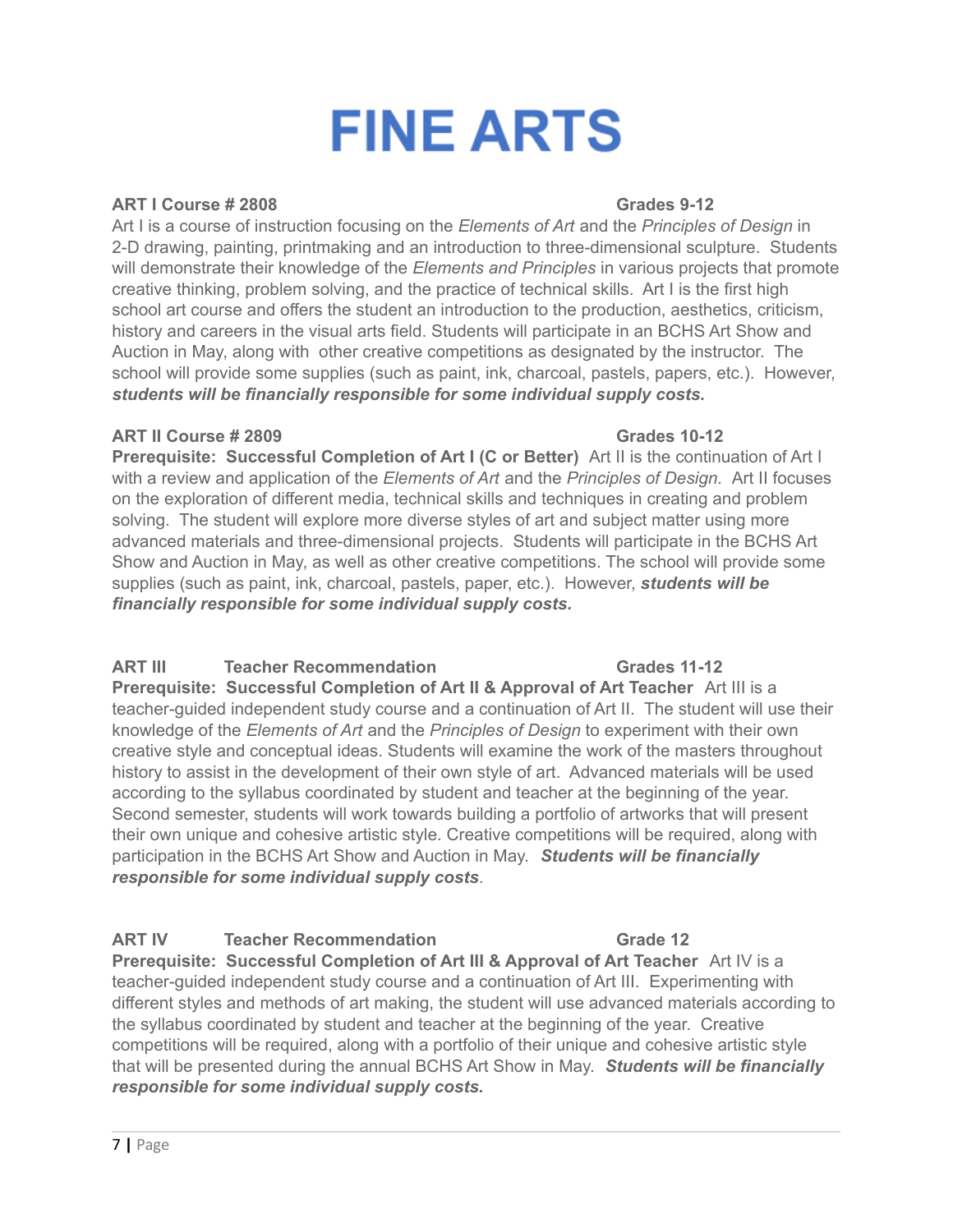### **MUSIC APPRECIATION Course # 3053 Grades 9-12**

This course will focus on exploration of music through the Oklahoma Academic Standards. There will be an emphasis on the elements of music, music vocabulary and the development of music from a historical and cultural perspective. Students will extend their listening and understanding beyond music currently familiar to the student. Grading will include but not be limited to projects, listening lab assignments, tests, applied music activities and semester test.

### **ADVANCED CHOIR Course # 3071 (Audition Required) Grades 9-12**

This course will focus on applying the elements of music to singing. There will be an emphasis in music theory and vocabulary, ear training skills, and vocal technique beyond that of Mixed Choir. The student will be performing a variety of repertoire to include contest appropriate repertoire. Advanced Choir students participate in community performances, concerts and competitions.

### **MIXED CHOIR Grades Course # 3071 Grades 9-12**

This course will focus on applying the elements of music to singing. There will be an emphasis in music theory and vocabulary, ear training skills, and vocal technique at a beginning/middle level. The student will be performing a variety of repertoire to include contest appropriate repertoire in 3 parts. Mixed Choir students participate in community performances, concerts and competitions.

### **TREBLE CHOIR Grades Course # 3071 Grades 9-12**

This course will focus on applying the elements of music to singing. There will be an emphasis in music theory and vocabulary, ear training skills, and vocal technique at a beginning level. The student will be performing a variety of repertoire to include contest appropriate repertoire in 3 parts, all which is within the Treble Clef range. Treble Choir students participate in community performances, concerts and competitions.

### **HIGH SCHOOL BAND Course # 3007 Grades 9-12**

This group includes both marching and concert bands and students are required to participate in both areas. The marching season begins in late July and extends through football season. Students are required to attend the preschool marching rehearsals starting in late July. Students are encouraged to participate in solo and ensemble contests. Early morning (before school) rehearsals will be held periodically throughout the year and attendance is required. Previous knowledge of an instrument is required before enrolling in Band. Students are required to attend all functions of the band and to devote time to improving themselves on their instruments. NOTE: All students enrolling in band must enroll in the early schedule.

### **HIGH SCHOOL JAZZ Course # 3022 Grades 9-12**

This course is for the serious musician intent upon advancing his/her talent in instrumental music. Self-discipline, poise, self-confidence, positive attitude, and cooperation with others are qualities that are nurtured in this class. Performance is stressed. All types of pop music are studied: ballad, rock, swing time and improvisation. Students are selected from the High School Band and must remain members in good standing of the Bridge Creek High School Band.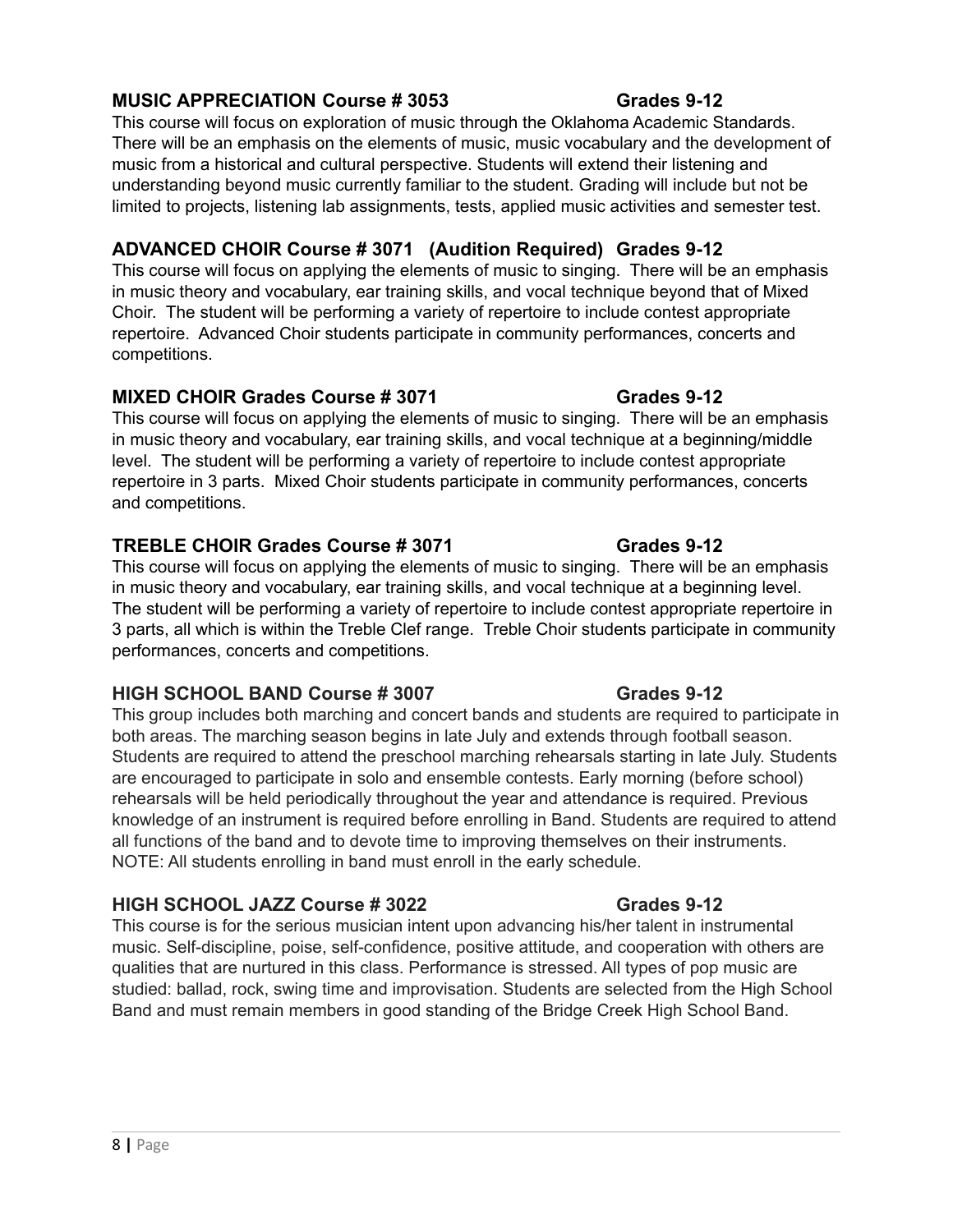# **COMPUTER COURSES**

### **COMPUTER PROGRAMMING I (COMPUTER DISCOVERIES) Course # 2531 Grades 9-12**

This is an introduction to computer science. The course will focus on the process of creating and designing solutions for a digital world across a variety of media. Students will learn basic programming skills for creating web pages with HTML and CSS. Other programming projects will include creating basic games with Javascript, as well as an introduction to programming mobile apps and simple electronics with Javascript. Students will see how basic skills in one language are transferable to other programming languages as we further investigate developing games and animations in Scratch.

### **COMPUTER PROGRAMMING II (COMPUTER PRINCIPALS) Course # 2532 Grades 10-12**

This is a deeper investigation into Computer Science where students investigate how networks send and receive information, and how data is encoded. Students will learn more about how to use programming structures by building interactive applications with Javascript, and also how data is collected and analyzed from out devices. In addition to the course work. Students will have the opportunity to choose their own projects to develop skills that are relevant to their interest such as graphic design, game development, other programming languages, or game development.

### **FUNDAMENTALS OF TECHNOLOGY (COMPUTER FOUNDATIONS) Course # 2558 Grades 9-12**

This class is designed to help the student use the computer for personal use and also as a business tool. To be successful in our technological world, students will create work using Word, Excel, PowerPoint, Publisher, and create graphics, spreadsheets, create advertisements for marketing and presentations.

Students will spend a couple of weeks at the beginning of the class improving their typing speed and accuracy.

Word will be used, illustrating how to use the basic formatting tools, margins, justification, fonts, line spacing, etc., and how to format letters, resumes, business reports, etc.

Excel will be used to understand how to do spreadsheets, create graphs, do payroll and calculations using formats for personal use and for a business.

For the most part, assignments are for the individual instead of a group.

There will be online research for assignments.

### **WEB DESIGN Course # 2556 Grades 9-12**

Create and manage websites for the district, school sites, athletics, and activities. Learn to generate original online content while also informing the community about the district.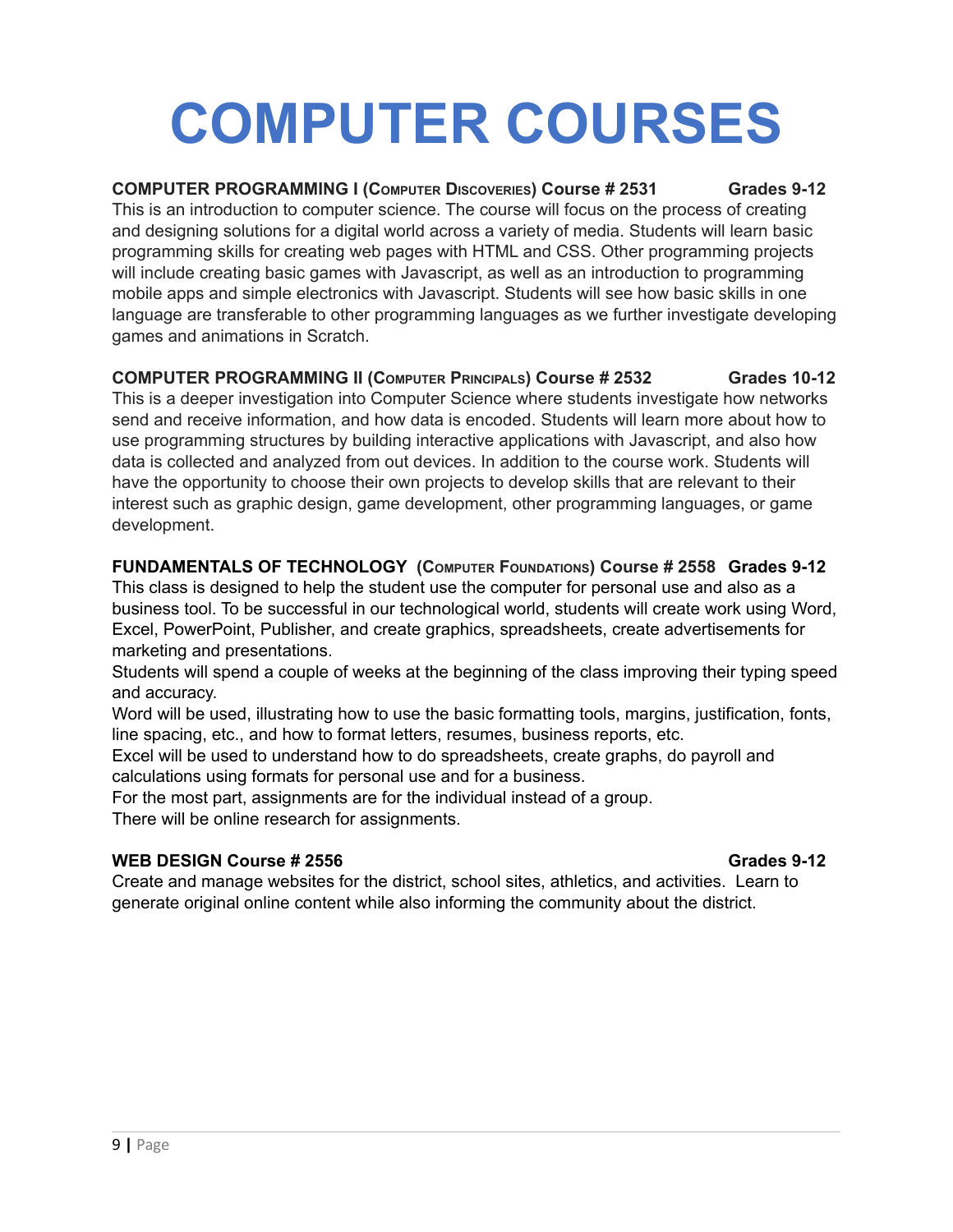# **ELECTIVES**

### **YEARBOOK Course # 4240 Grades 9-12**

Students create the High School Yearbook for publication and distribution to the student body. Students are involved with and have a high degree of ownership in every aspect of the yearbook. Students will take and edit pictures from events during the year, design layouts, and create each page of the yearbook. Students are allowed to be in yearbook for multiple years as an elective credit to further build their creative skills. This course is by permission only, interested individuals should see the yearbook sponsor for approval into the class.

### **ROBOTICS Course # 3571 Grades 9-12**

Robotics is a competition team and community service organization. The team competes in the FIRST Tech Challenge, designing a robot and taking it to competition with the intent of competing at the world championship in April. Students are expected to be self-motivated as they envision and bring to life their own contributions to the building, programming and service projects the team engages in. The robot is programmed in an android studio using JAVA, built with a variety of stock parts, and custom made 3D printed parts. These projects often extend beyond the regular school day and flexibility is required in scheduling an appropriate amount of time to complete tasks. Weekly after school work days as well as the occasional weekend, and holiday workdays are typical expectations especially as the team prepares for competitions on the local and national level. Students are expected to contribute across a variety of service projects including designing and offering robotics opportunities to middle school and upper elementary students. Past service projects have also included, working with other local FTC teams, traveling to the OU Children's Hospital, the Governor's STEM Summit, the state fair, Oklahoma Science Teachers Association, and the White House Science Fair. Due to travel and registration costs students also contribute financially to the team, and help with fundraising, these costs vary from year to year depending on donors and number of events the team qualifies for.

### **PERSONAL FINANCE Course # 1451 (State Requirement) Grade 12**

The 13 STANDARDS for PERSONAL FINANCE from the State of Oklahoma include the following objectives: These standards will be covered by WEOKIE CREDIT UNION LESSONS and DAVE RAMSEY SERIES.

### **ACCOUNTING Course # 2401 Grades 10-12**

Introduction to the basic concepts and standards underlying finance accounting systems

# **PHYSICAL EDUCATION COURSES**

### **CONDITIONING Course # 3331 Grades 9-12**

This course is for all students wanting to develop and learn how to use different types of workouts to gain overall strength as well as flexibility. We will also examine how good eating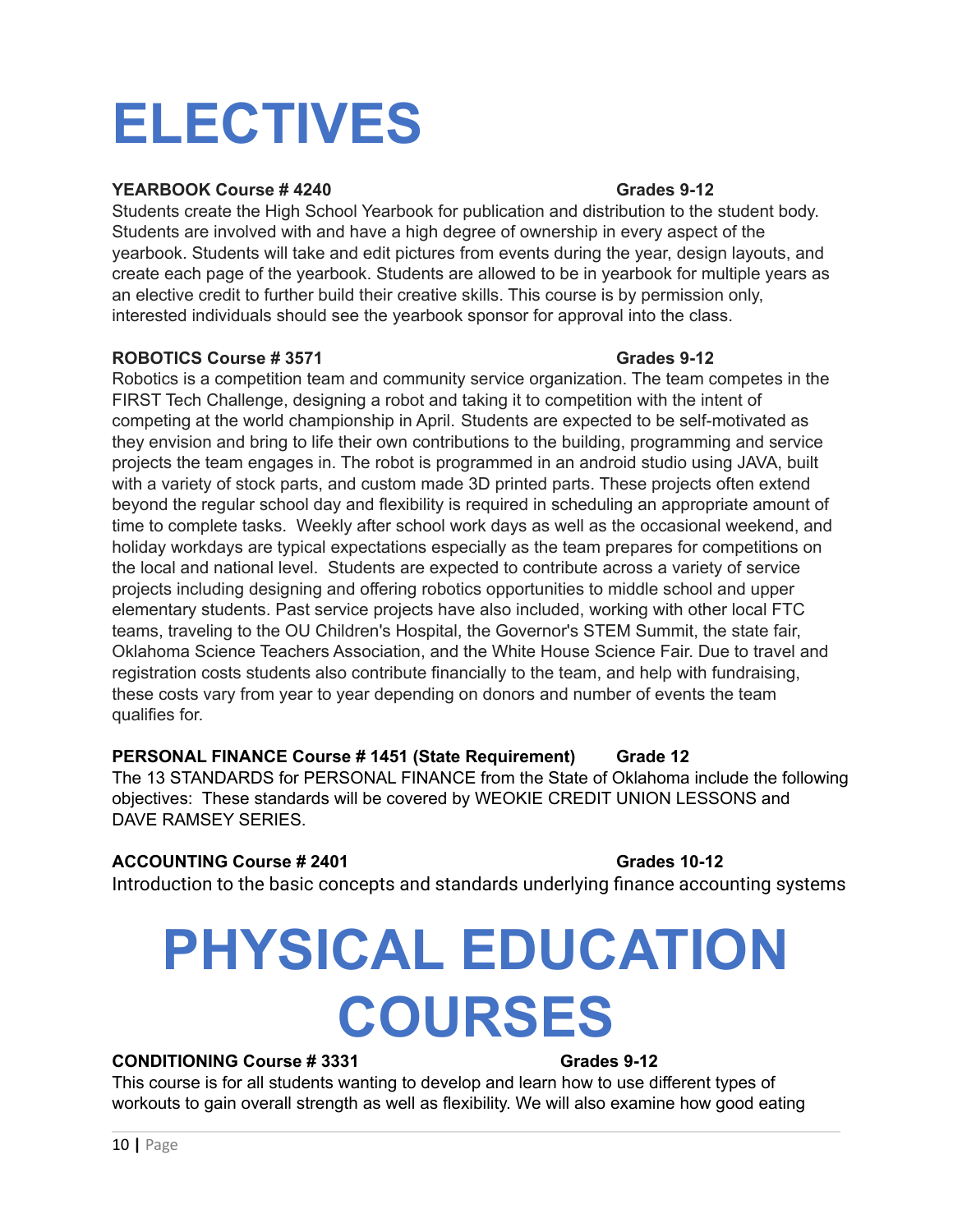habits and different types of food can fuel your body and help with your overall health. We will learn the differences between Dynamic and Static stretches as well. (If you are in athletics you need to get permission from your coach first.)

# **LANGUAGE ARTS/JOURNALISM**

### **ENGLISH I Course # 4045 Grade 9**

Language Arts skills, such as reading comprehension and interpretation, are built upon and expanded. Multiple genres of literature including but not limited to: Epic Poems, Shakespeare, and works of fiction, are stressed, and composition techniques, including writing and conducting research for an essay, are expanded. Grammar and usage skills are reviewed and extended. Vocabulary skills, especially reading in context, are increased. Students will also work toward expanding their knowledge of ACT standards through daily bell work. Self-motivation and a willingness to succeed are essential for success in English I.

### **Honors English I Grade 9**

Students in Honors English I will demonstrate language arts skills such as research, writing and editing, interpreting and analyzing through reading comprehension, and communicating via class discussion. Students will read, analyze, and interpret a variety of fiction and nonfiction texts. Major texts will include: *The Odyssey, Romeo and Juliet, To Kill a Mockingbird,* short stories, informational texts, and non-print texts. Students will expand their knowledge of ACT standards through practice testing. Students enrolled in Honors English I are required to work outside of class, be self-motivated, have willingness to succeed, and uphold both high academic and behavioral standards.

### **ENGLISH II Course # 4048 Grade 10**

Language Arts skills, such as reading comprehension and interpretation, are built upon and expanded. Multiple genres of literature are studied and analyzed including but not limited to: Shakespeare, poetry, short stories, novels, and legends. Composition techniques, including multi-paragraph essays, grammar, punctuation, mechanics, spelling, and usage skills are reviewed and expanded. Students will also work toward expanding their knowledge of ACT standards through practice testing. Self-motivation, responsibility, a willingness to succeed, and the successful completion of English I are essential for success in English II.

### **ENGLISH II HONORS Course # 4048H Grade 10**

Language Arts skills, such as reading comprehension and interpretation, are built upon and expanded. Multiple genres of literature are studied and analyzed including but not limited to: Shakespeare, poetry, short stories, novels, and legends. Composition techniques, including multi-paragraph essays, grammar, punctuation, mechanics, spelling, and usage skills are reviewed and expanded. Students will also work toward expanding their knowledge of ACT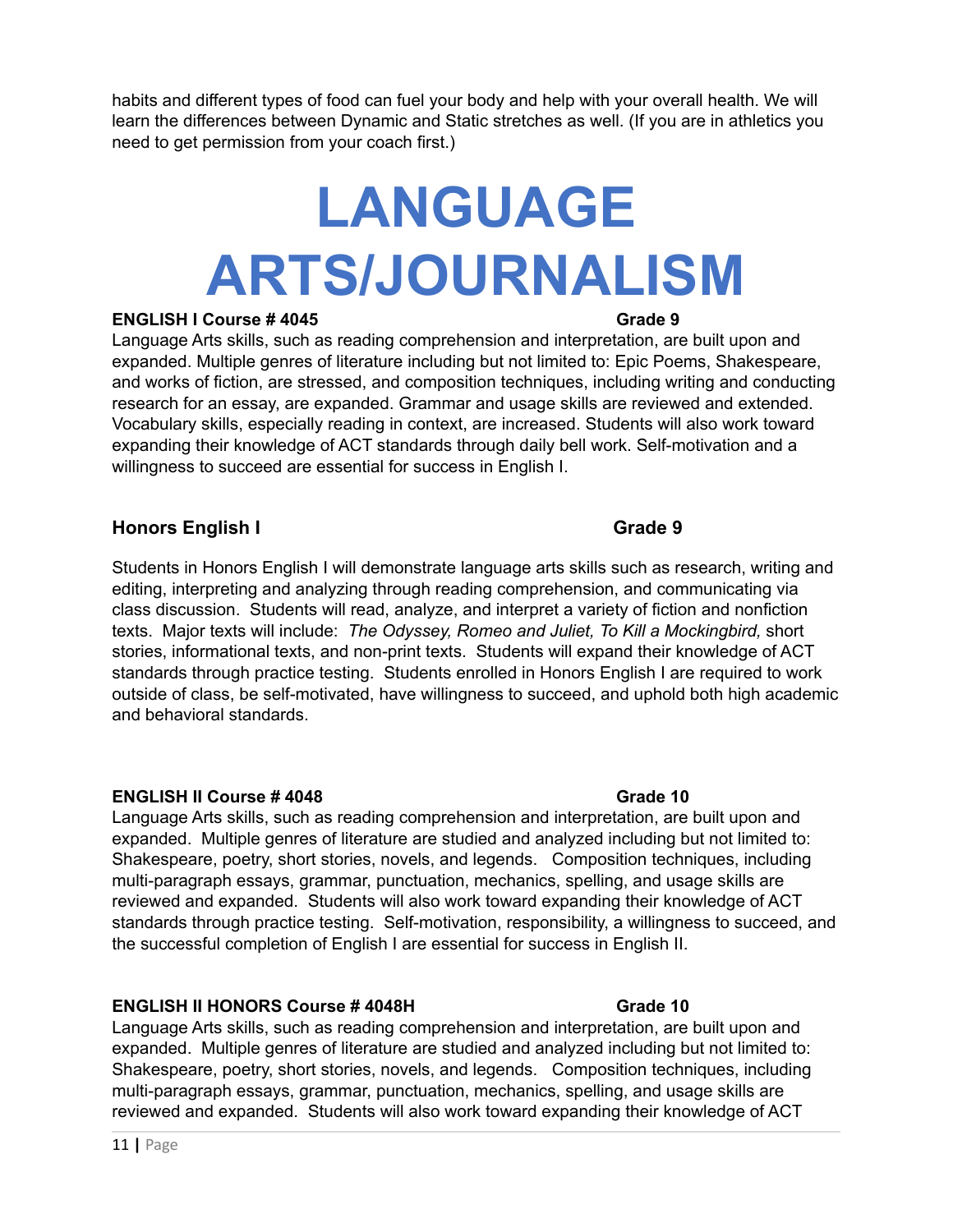standards through practice testing. Self-motivation, responsibility, a willingness to succeed, and the successful completion of English I are essential for success in English II Honors.

### **ENGLISH III Course # 4051 Grade 11**

The focus of this course is on American literature and composition. Students will use critical thinking skills to analyze and evaluate a variety of fiction and nonfiction (informational) texts. Coherent, clear, and effective communication will be developed through a variety of writing experiences. Students will sharpen grammar, usage, and mechanics, and vocabulary skills through activities and writing assignments. A research paper and/or research projects are required for this course. Multiple choice, open-response, and essay assessments will measure students' progress.

Prerequisite: Completion of English I, II

### **ENGLISH III HONORS Course # 4051H Grade 11**

The Honors course is differentiated from the regular English III course by the level of text and composition difficulty and the expectation that students will work outside the classroom.

### **ENGLISH IV Course # 4054 Grade 12**

Prerequisite for Success: **Completion of English I, II, and III**

Students in English IV will demonstrate language arts skills such as research, writing and editing, synthesizing and analyzing through reading comprehension, and articulating via class discussion. Students will explore literary contexts with a focus on British literature. Major texts will include *Beowulf, The Canterbury Tales, Macbeth,* and *Gulliver's Travels,* along with various short stories, poems, and nonfiction selections. Students will analyze literature via reading journals. A formal research paper written in MLA format will be required. A research presentation will also be required. Students will write a personal essay, a critical analysis essay, an argumentative essay, and a college scholarship essay. Students will participate in peer editing and rewriting activities. Vocabulary development and application will be emphasized throughout the course.

### **MYTHOLOGY Grade 11/12**

The teaching of mythology provides many varied benefits to high school students. Students come in contact with a variety of world cultures while comparing those cultures to their own. Mythology also teaches history by examining ancient times and their effect on the modern world. The study of Greco-Roman and Norse mythology also strengthens students' understanding of language since many English words are derived from characters and events found within. It can also increase students' appreciation for Literature and art by understanding the many mythological allusions. By studying ancient mythologies, students also start thinking analytically about modern culture, analyzing the traces of ancient mythology left behind and the archetypal legends that have been created in their own day.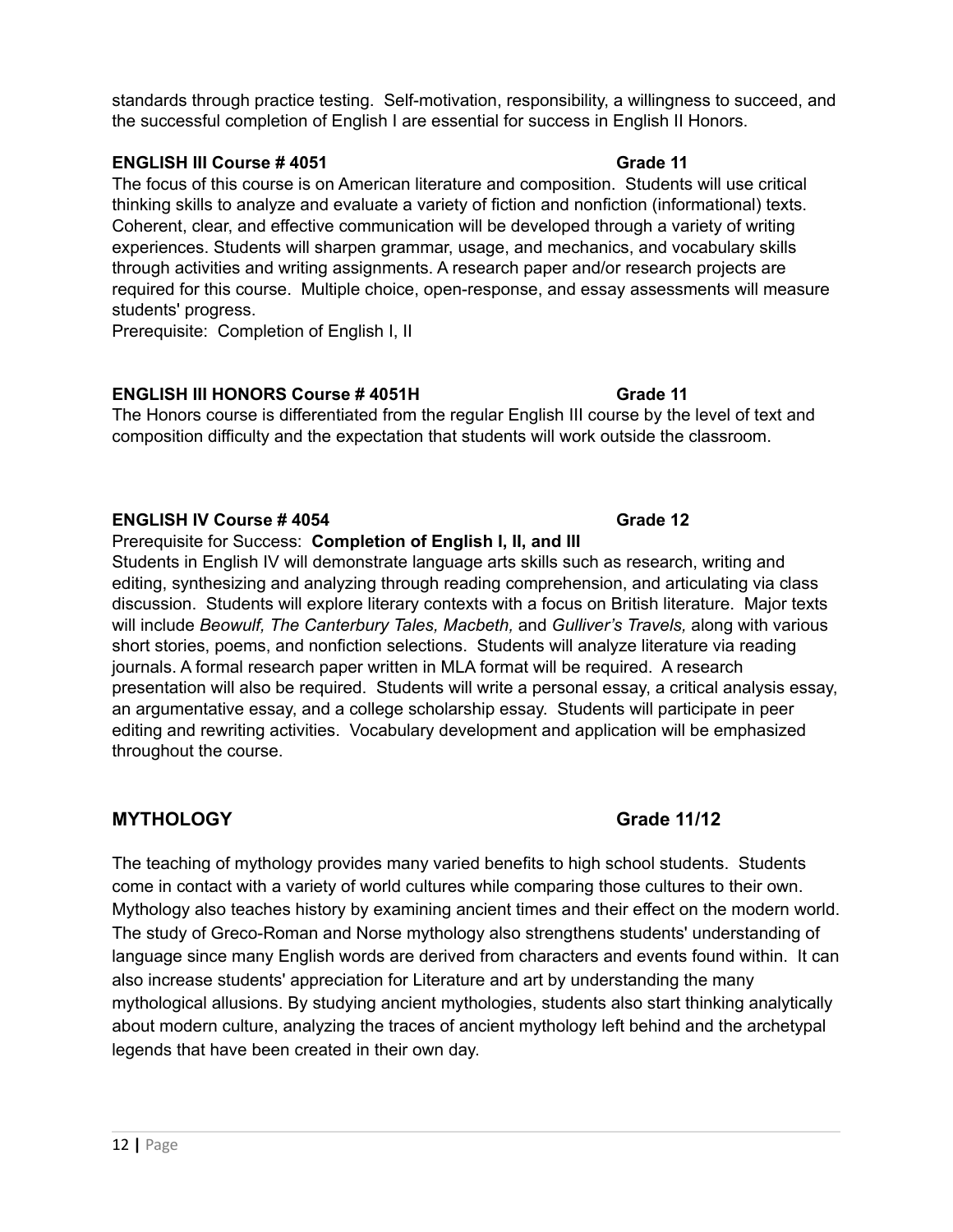This course will be divided into Greek and Norse Mythology. As a class we will study the stories through scripts and discuss the cultural themes and how history and traditions impact our culture today.

### **CREATIVE WRITING/SPEECH Grade 9-12**

This is a two semester class divided between the two courses. The Creative Writing portion will focus on creative/fictional writing in different formats. Students will write and analyze various types of prose and poetry. These styles will include: descriptive writing, journals, narratives, poems, persuasive writing, and story writing. Students will participate in daily writing, writing projects, class discussion, and peer review. The Speech portion will focus on communication skills, especially public speaking. Students will prepare, analyze, and present speech presentations. Some research will be involved. The course is designed to raise students' comfort level and effectiveness during oral presentations; it offers methods for dealing with stage fright, for crafting a well-developed speech, and for analyzing samples of spoken presentations.

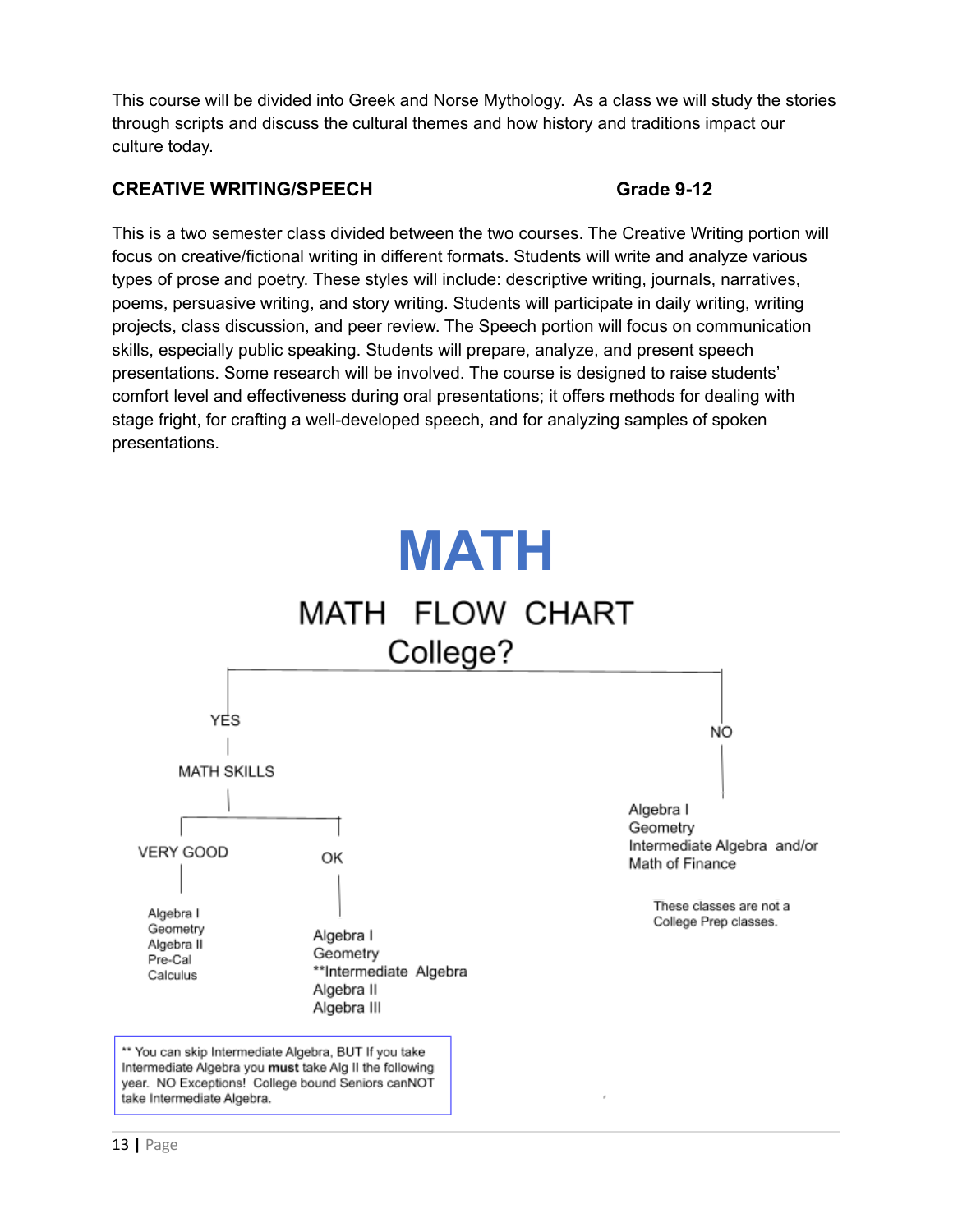### **ALGEBRA I Course # 4411**

This course is built on the Oklahoma State Standards joined with the ACT standards for College and Career Readiness. Students will deepen their understanding of number concepts, linear relationships, data collecting and sharing, along with function notation and function relationships. Algebra I will prepare students for Geometry and Algebra II as well as learning life lessons to prepare them for a working environment through the use of real world applications.

### **GEOMETRY Course # 4520** Prerequisite: Algebra I

Logic and reasoning skills are the foundation of Geometry. In this course we will use the Oklahoma State Standards joined with the ACT standards for College and Career Readiness to build on the mathematical skill already learned and look at our world of shapes. Surface area and volume will open the door to various real world applications as will right triangles and circles. Students will use logic and reasoning to prove various true fundamentals to mathematics.

### **ALGEBRA II Course # 4409** Prerequisites: Algebra I and Geometry

Deepening the knowledge of functions and mathematics is the goal of Algebra II. We will use the Oklahoma State Standards joined with the ACT standards for College and Career Readiness as the guidelines. Students will continue strengthening and growing in their knowledge of number sense and algebraic operations with a focus on relations and functions in addition to data analysis, probability, statistics and complex numbers. Students will solve, graph, and interpret non-linear equations which will open the doors to high level mathematics.

**ALGEBRA III Course # 4413** Prerequisites: Algebra I & II and Geometry Students in Algebra 3 expand their repertoire by working with rational and exponential expressions, as well as polynomial, exponential, and logarithmic functions. As students encounter more and more varied mathematical expressions and functions, general principles they encountered in Algebra 2 remain relevant, unifying the material in the course.

**PRE-CALCULUS Course # 4611 Prerequisites: Algebra I, Geometry and Algebra II** Trigonometric Functions are the foundation of this course. Students will learn the basic six trigonometric functions and their world applications. Students will also solve conversions of radians to degrees and degrees to radians in addition to a greater depth of knowledge of right triangles and oblique triangles. Graphs will be discussed in polar and rectangular forms while converting from one form to the other.

### **CALCULUS Course # 4612 Prerequisites: Algebra I, Geometry , Algebra II and Pre-Calculus**

Students will learn the three main concepts of calculus including limits, differentiation, and integration in this course. Within each of the three main concepts students will learn common applications of the concepts. This will include problems such as solving for extrema, related rates problems, optimization problems and many others. Whereas a review of trigonometric functions is given at the beginning of this course, the student needs a working knowledge of the functions and their applications in order to succeed in this course.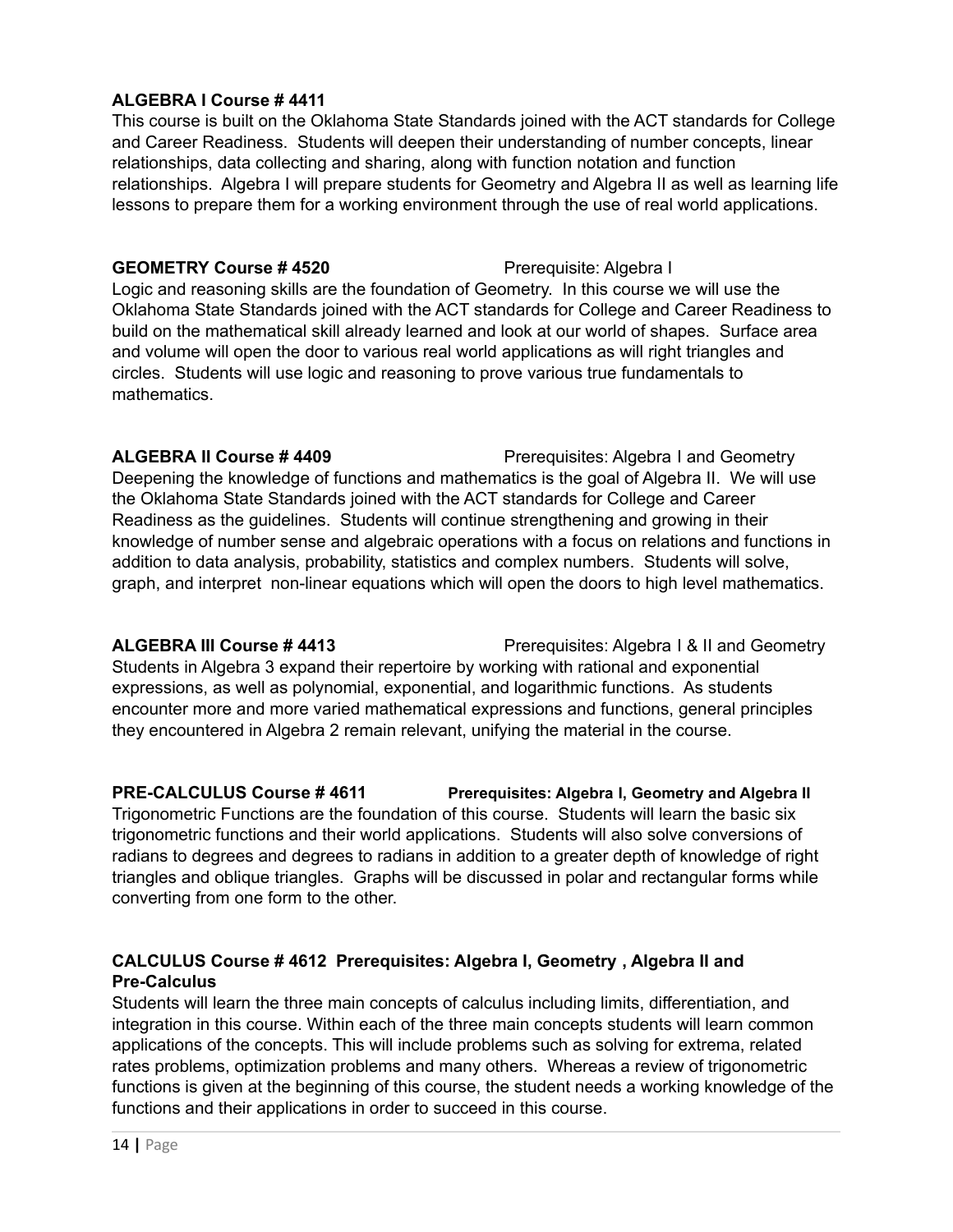### **MATH OF FINANCE Course # 4770 Prerequisite: Algebra I and Geometry**

Math of Finance is designed to increase students' readiness for careers and life. This course will strengthen students' problem-solving abilities through the use of projects and collaborative learning. Math of Finance utilizes a variety of mathematical concepts to engage in relevant, real-world applications.

**This course is:**

- **● NOT designed to meet the requirements of Personal Financial Literacy.**
- **● NOT a College Path course.**
- **● NOT a 4th math option.**

### **INTERMEDIATE ALGEBRA Course #4418**

### **Prerequisite: Algebra I and Geometry**

Intermediate Algebra is designed to strengthen the students' conceptual and procedural algebraic skills by creating a bridge for skills from Algebra I and Geometry to future mathematical endeavors in a progression that will increase students' readiness for college, careers, and life. This course has been developed to deepen student understanding by intentionally creating meaningful connections between various mathematical representations (i.e. symbolic, visual, and physical). Intermediate Algebra will focus on strengthening and expanding the elements from Algebra 1 such as the number system, linear inequalities and linear functions and will serve as the foundation to branch into the study of polynomials, quadratic functions and statistics. This course will strengthen students' problem-solving abilities through the use of projects and collaborative learning. Students intending to go to college will need to take Algebra II the following year.

\***This course is NOT a College Path course. HOWEVER, it can be taken to fulfill a 4th Math requirement, AS LONG AS Alg II is taken the following year. Suggested progression would be Algebra I, Geometry, Intermediate Algebra, Algebra II. This progression is recommended for College bound students not desiring a Math or Engineering Degree.**

# **SCIENCE**

### **Anatomy and Physiology Course # 5333 Grades 11-12**

This rigorous college-preparatory elective science course includes a detailed study of many human body systems. Homeostatic balance, the relationship between structure and function and the interrelationships between body systems are a focus throughout the course. This course is recommended for students interested in a health-related career, especially those students who plan to study medicine, nursing, physical therapy, and athletic training. The course may also be helpful for those students who plan to enter education as a life science, biology or physical education teacher. Laboratory activities will include several microscopic analyses of tissue specimens as well as several dissections to accompany the subject matter.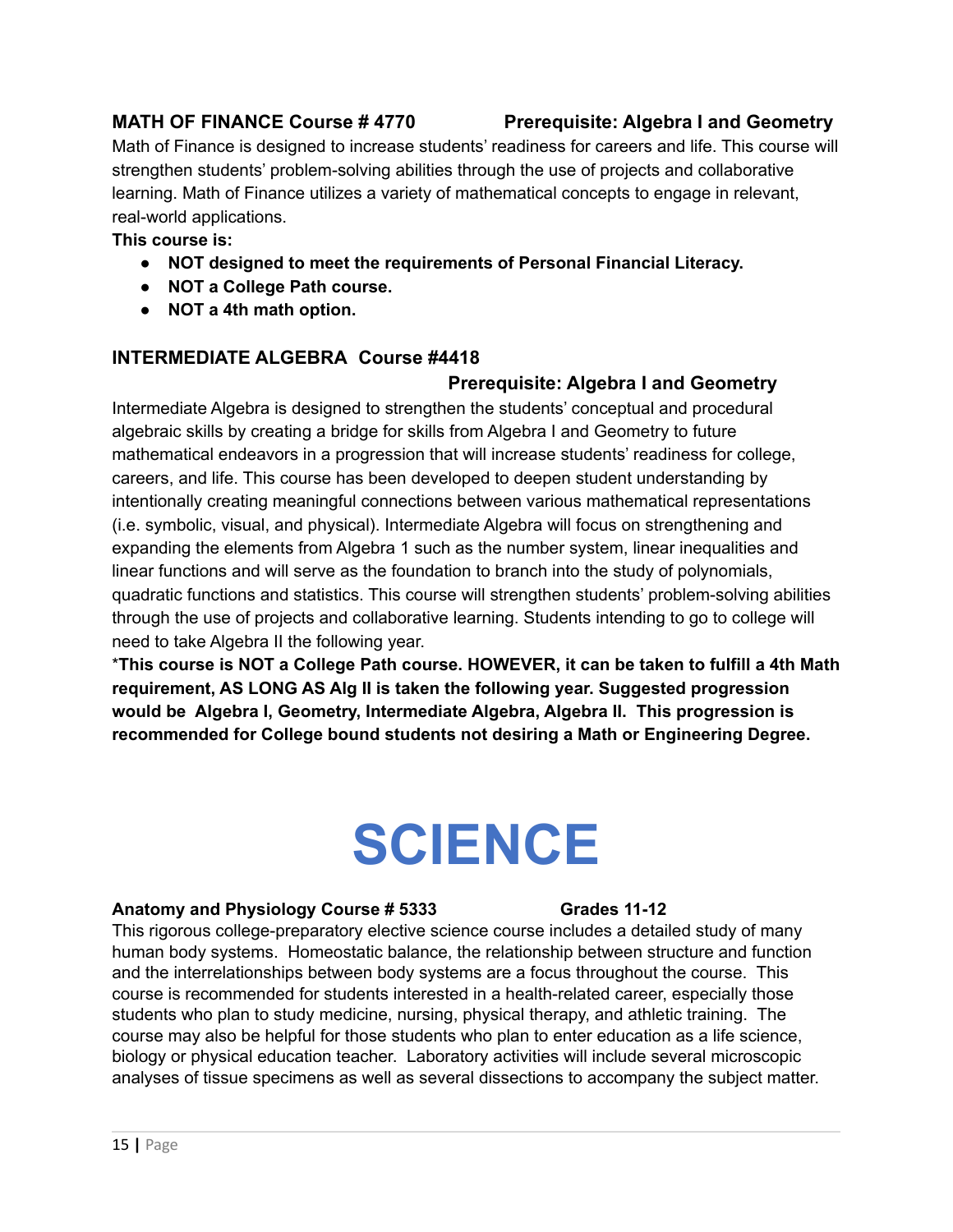### **Forensic Science Course # 5334FS Grades 11-12**

Forensic science is the application of science to criminal and civil laws. This course will study relevant scientific and technological principles and techniques that are used to solve crimes. Topics in this course are arranged to integrate scientific methodology with actual forensic application. This course will include a wide variety of laboratory methods and forensic cases to give students valuable opportunities for interactive hands-on experiences and to develop problem-solving and critical –thinking skills. A major independent study project will be assigned each semester.

### **Zoology Course # 5240 Grades 11-12**

Zoology is the study of animals and the principles that govern life. Topics include cell structure and function, molecular basis of heredity (genetics), biological evolution, classification and taxonomy, ecology, invertebrates, vertebrates, animal behavior and organisms in their environment, conservation, and preservation. The course is designed to teach students the basic principles of the diversity of life through the application of knowledge, classification, and laboratory investigation.

### **Biology Course # 5031 Grade level: 10 – 11 Prerequisite: None**

**This course fulfills the state graduation requirement for life science**. The topics addressed include: the cell, the molecular basis of heredity, interdependence of organisms, organization in living systems, matter and energy flow in living and nonliving systems, and the behavior of organisms. Laboratory investigations are an important part of the course. Biology is recommended by the ACT and Oklahoma Regents for Higher Education as a preparatory science course for college and the ACT Assessment.

### **PHYSICAL SCIENCE Course # 5160 Grade level: 9 – 11 Prerequisite: None**

**This course fulfills the state graduation requirement for physical science.** This course includes **introductory** principles of physics and chemistry as a basis for all further high school science courses. During the chemistry-focused section of the course, engaging investigations will lead to the discovery of structures, properties of matter, and chemical reactions and will include chemical formulas, equations, acids, bases, bonding, and the periodic table. The physics portion of the course will focus on motion, forces, gravitation, work, simple machines, energy, power, waves, light, and sound through means of scientific investigation. The class also addresses how physics and chemistry are used in daily life.

### **CHEMISTRY I Course # 5051 Grade level: 10 – 12 Prerequisite: Algebra I**

**This course fulfills the state graduation requirement for physical science.** This course deals with the fundamental concepts in the study of matter, its structure, properties, and composition, and the changes that matter undergoes. It is recommended for students planning a career in a science or medical field. Topics include atomic structure, bonding kinetic molecular theory, and solution chemistry. Laboratory experiments are used to help introduce and clarify

### 16 **|** Page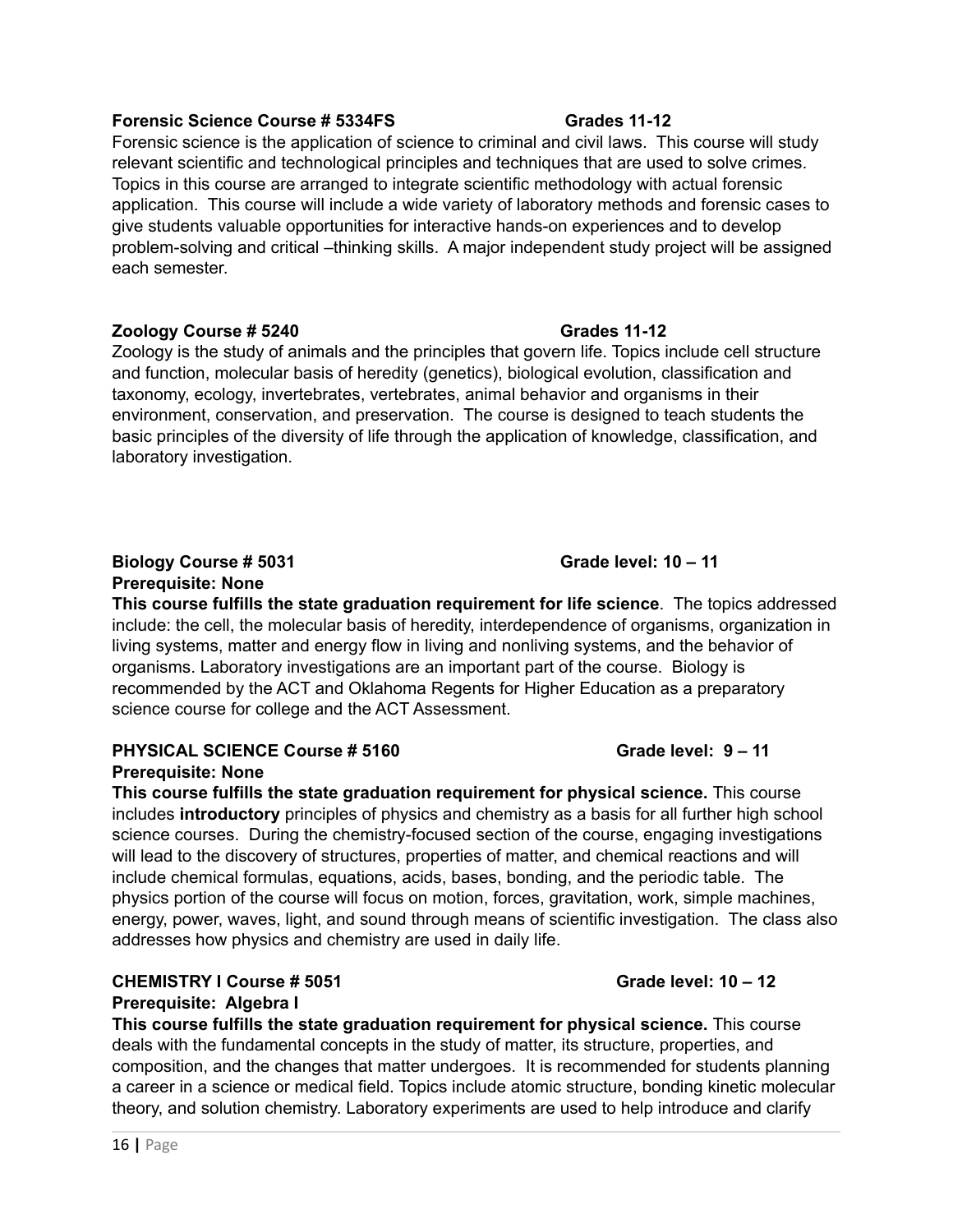topics covered. Major emphasis is placed on problem solving strategies and investigative inquiry. Chemistry is recommended by the ACT and Oklahoma Regents for Higher Education as a preparatory science course for college and the ACT Assessment.

### **CHEMISTRY II Course # 5052 Grade level: 11-12 Prerequisite: Chemistry I, Algebra II**

**This course fulfills the state graduation requirement for physical science.** Chemistry II continues where Chemistry I left off and is an honors level course. This course covers the fundamental concepts of the structure of matter and the changes it undergoes, kinetic molecular theory, solution chemistry, thermochemistry, reaction types including precipitation, acid-base, reduction oxidation, equilibrium, electrochemistry, and an introduction to organic chemistry. In this course, concepts are studied to a greater depth, laboratory procedures are more intricate, and more mathematical analysis is required. Laboratory experiments are used to help introduce and clarify topics covered. Major emphasis is placed on problem solving strategies and investigative inquiry. Chemistry is recommended by the ACT and Oklahoma Regents for Higher Education as a preparatory science course for college and the ACT Assessment.

# **SOCIAL STUDIES**

### **US GOVERNMENT Course # 5541 Grade 12**

Semester **Required for Seniors**. American Government will focus on the functions and events leading to the creation of the federal system. Comparisons will be made between different governmental and economic systems. The course will cover historical events that occurred in America from colonization until the War of 1812. Emphasis will be placed on the Constitution and the inner working of the three branches of government.

### **MODERN HISTORY Course # 5610 Grades 11-12**

Semester class. This elective course will examine films from multiple perspectives of history. Students will also review and analyze primary and secondary sources to evaluate the historical accuracy of popular films.

### **OKLAHOMA HISTORY Course # 5615 Grade 9**

Semester class. Required course for all Freshmen. Oklahoma History is a general survey course that examines the geographic and historic foundations of our state. Oklahoma's past is studied from its prehistory to the present. Particular emphasis is given to the relocation of the Five Civilized Tribes and the opening of the Indian Territory for white settlement. This semester course will include the cultural, economic, and political development of Oklahoma.

### **MILITARY HISTORY Course # 5789 Grade 9**

This course will cover the military conflicts in which the United States has been involved. Conflicts from the American Revolution to the Persian Gulf War will be studied. The major emphasis will be on cause-effect relationships. There will also be military tactics and innovations from each conflict presented. Conflicts studied will include: the French and Indian War, the American Revolution, the War of 1812, the Mexican War, the Civil War, the Spanish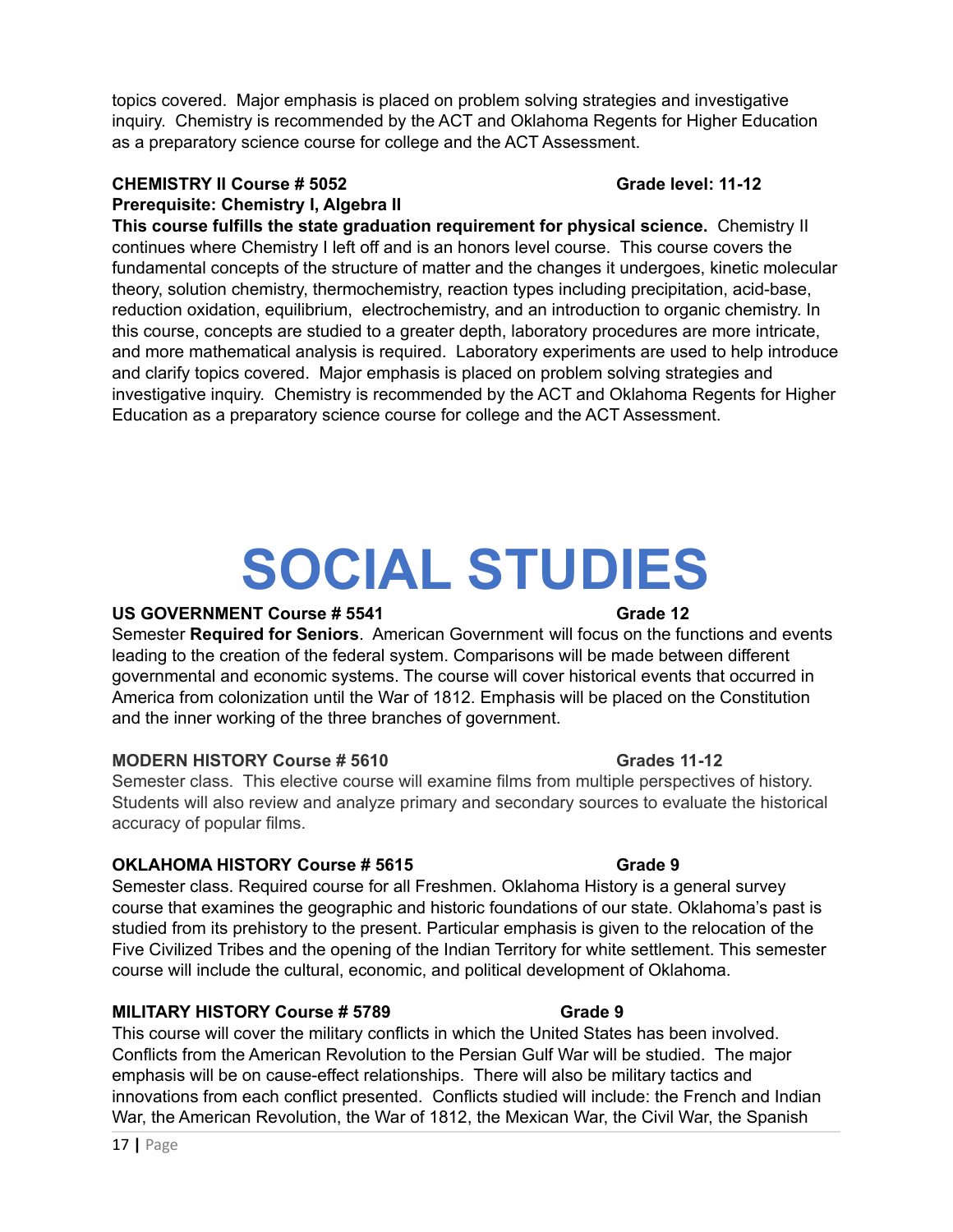American War, World Wars I and II, the Korean Conflict, Vietnam, and the Persian Gulf War will be integrated into the course as well. A major emphasis will be placed on learning the focus and events in the world which led to each war and possible solutions that might lead to maintaining peace.

### **US HISTORY Course # 5410 Grade 11**

Required course for all Juniors 11th grade U.S. History will cover the past of our country from the end of the Civil War to current times. We will look at and discuss the many different changes that have taken place in our country over the years, including, changes in society and America's role in the world.

### **WORLD HISTORY Course # 5731 Grade 10 Grade 10**

This course is a survey of the history of mankind, which begins with prehistory and ends with the conclusion of the 20th century

*All students are required to take the state-mandated exam in U.S. History.*

### **SPANISH I Course # 3161 Grades 9-12**

Spanish I is designed to help the student develop the basic language skills of listening, speaking, reading, and writing. It also expands the student's concept of the cultural background of the Spanish speaking world. Vocabulary is reinforced and speaking, reading and writing skills are developed.

### **SPANISH II Course # 3162 Grades 9-12**

Prerequisite: Successful completion of Spanish I. This course is designed to help the students achieve a higher degree of mastery in the basic language skills of listening, speaking, reading, and writing. Vocabulary is reinforced, and speaking/writing skills are developed through a variety of methods.

### **FACS Basics**

Course Code: FC00033 OCAS: 8415 Course Hours: 120.00 Grade levels: 8-12

Course Description: This course is designed to provide students with basic information and skills needed to function effectively within the family and a changing, complex society. Emphasis is given to the development of competencies related to relationships, communication and conflict resolution, caring for children, designing personal space, basic sewing skills, clothing selection and care, promoting good health and nutrition, food selection and preparation, and career

# **SPANISH**

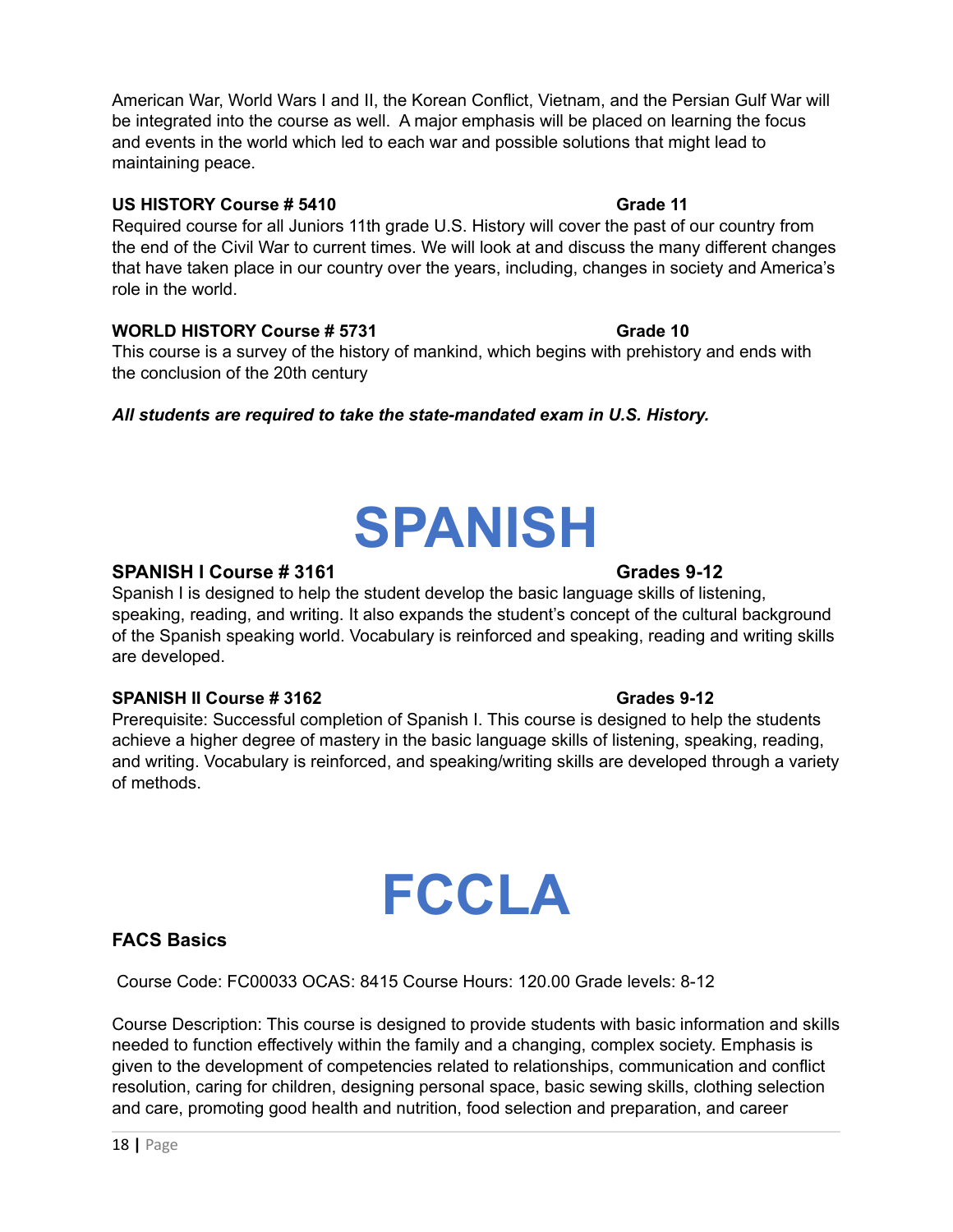exploration. Upon completion of this course, the student will have developed basic life skills that promote a positive influence on the quality of life. Student leadership through Family, Career and Community Leaders of America (FCCLA) is an integral part of this course.

### **Culinary Basics**

Skills Course Code: FC00003 OCAS: 8426 Course Hours: 120.00 Grade levels: 9-12

Course Description: This course focuses on food and workplace safety, kitchen management basics and culinary exploration including stocks, sauces and soups, breakfast foods, and the science of baking. The importance of teamwork in the food service environment is emphasized. Student leadership through Family, Career and Community Leaders of America (FCCLA) is an integral part of this course. This course is a laboratory-based course.

### **Interior Design**

Course Code: FC00002 OCAS: 8461 Course Hours: 120.00 Grade levels: 9-12

Course Description: This course enables students to explore their creativity in the field of interior design. Identification of the elements and principles of design are emphasized. Other topics included are housing needs, influences on the housing industry, furniture arrangement basics, floor plan evaluation, area planning, facility and maintenance management, and careers. Student leadership through Family, Career and Community Leaders of America (FCCLA) is an integral part of this course.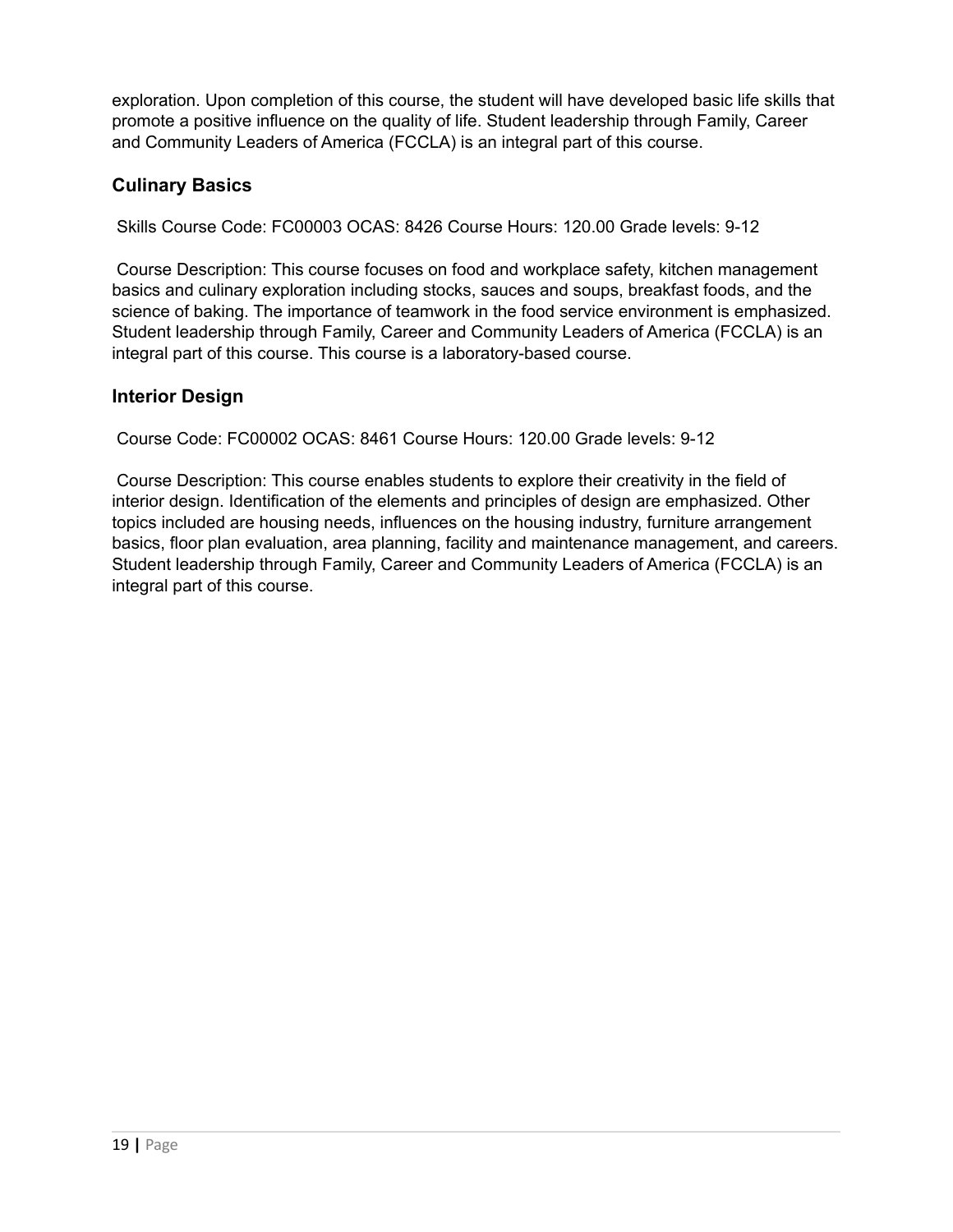

## **(Mid-America Technology Center) CLASSES**

- **Equine Production –** This program is designed to introduce students to the care and management of horses. Students will learn about feeding and skills needed to operate a healthy environment for horses. 2/3 of the time is spent in the barns working with horses.
- **Health Careers Explore –** Health Careers Explore is designed for students with an interest in the healthcare industry. It is an introductory class that provides information and opportunities for making an informed choice about which area of healthcare a student might be most interested in.
- **Therapeutic Health Careers –** This program is ideal for students who are interested in physical therapy or athletic training.
- **Pre-Engineering –** Students in this program will learn how engineers use math, science and technology to solve problems. Pre-Engineering prepares high school students for success in colleges of engineering.
- **Criminal Justice –**This program is an introduction to all types of law enforcement careers, such as police officers, military, security and prison guards.
- **Emergency Medical Technician (EMT) –**This program prepares students for work with an ambulance service or to perform basic emergency care in other settings.
- **Cosmetology –**This program teaches students the basics of hair and nail care
- **Pre Nursing –**Students will learn basic and advanced nursing and home health skills in the classroom and laboratory, as well as prepare for admission to an LPN program.
- **CNC Machinist –**This program prepares students for jobs in the machining and metals industry. Students will learn the techniques and skills of shaping metals using various machinery.
- **Hospitality Service Assistant –** This program prepares students for work in the field of service careers in the hospitality industry. Instruction includes independent living skills, Hospitality and Tourism job skills and facility care. A homeschool teacher or counselor has to recommend students for this program.
- **Residential Electricians Assistant –**This program introduces students to the safety practices, use of hand and power tools/equipment and electrical theory related to the electrical industry.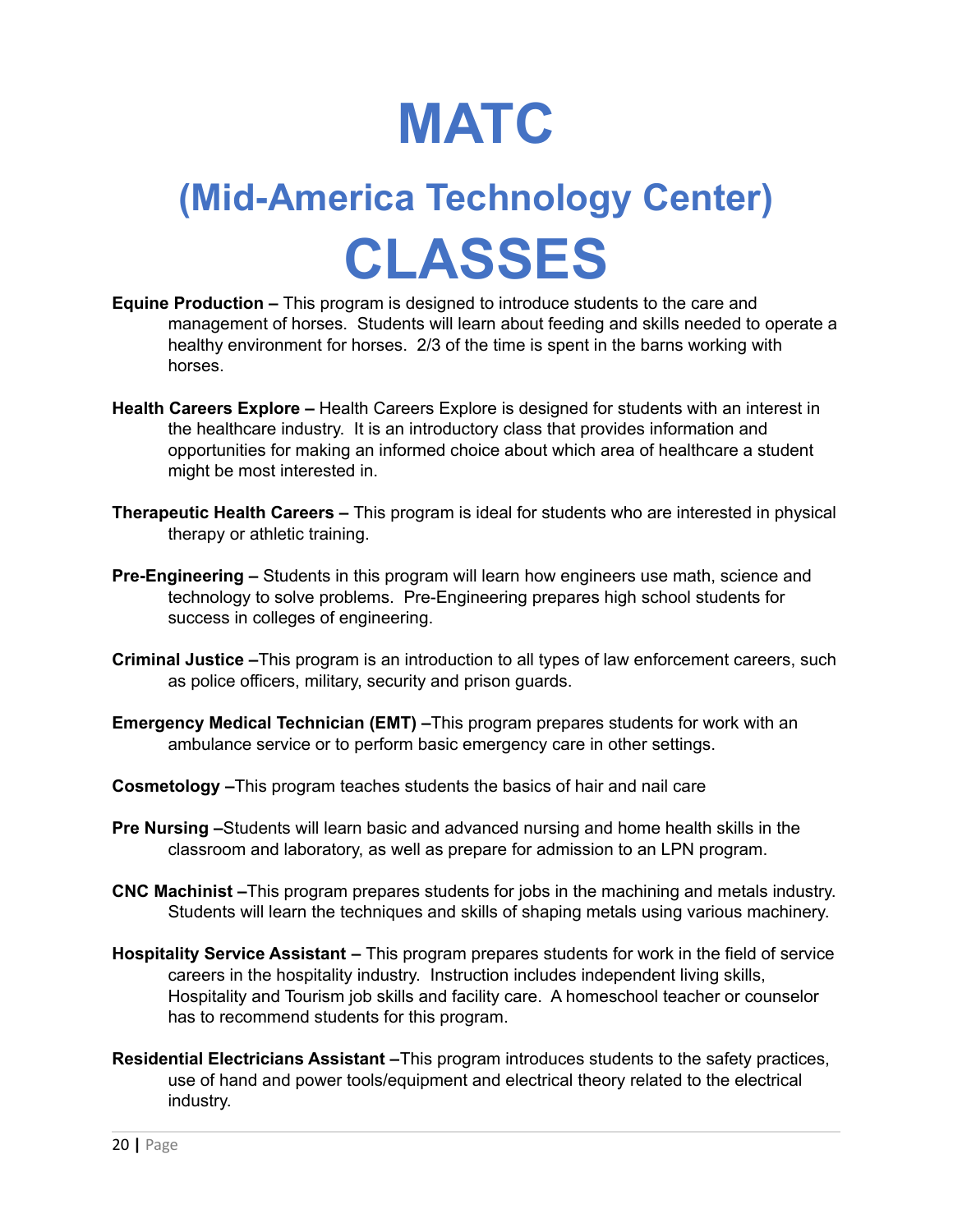- **Audio Visual Integration-** Students will learn to install, configure, troubleshoot and repair complex residential and light commercial systems, such as audio visual, lighting and security systems.
- **Residential HVAC Technician –**This program is an introduction to air conditioning and refrigeration, exploring career opportunities in the HVAC industry.
- **Horticulture –**This program introduces students to planting techniques, plant care, basic landscape design and the mechanics of floral design.
- **Building and Grounds –** This program introduces students to tools, equipment and chemical safety required to work in building maintenance occupations.
- **Residential Carpentry –**Students in this program will learn the basic skills of a carpenter. They will be introduced to cabinetmaking, blueprint reading, measuring and cutting and will assist in building a house.
- **Structural Welder –**This program is an introduction to common welding and cutting processes. Students will also be introduced to safety, common math practices in welding, blueprint reading and construction of items according to the prints.
- **Diesel Service Technician –**Students in this program learn about the maintenance and repair of medium and heavy duty diesel trucks.
- **Auto Body Technician –**This program introduces students to major and minor auto collision repair, refinishing, color mixing, spray painting methods and frame alignment.
- **Auto Service Technician –**Students in this program will learn how to work on brakes, electrical, engine performance, engine repair and steering and suspension.
- **Network Systems Technician –**. Students in this program will learn to design, install, configure and troubleshoot network installations.
- **Cyber Security –**This program prepares students to plan, coordinate and implement security measures for computer networking systems.
- **Computer Aided Drafting & Design (CADD) –**This program prepares students for a career in an architectural and mechanical design field.
- **Graphic Design –**Students in this program study typography, design, page layout, color theory, vinyl signs, screen printing and digital photography.
- **Multimedia Assistant –**This program prepares students to create and edit graphics for video, print and web publishing.
- **Medical Office Assistant –**This class trains students to work in the office of any medical facility. Students will work in medical facilities such as Emergency Rooms, Dental offices, Physical Therapy and Doctor's offices.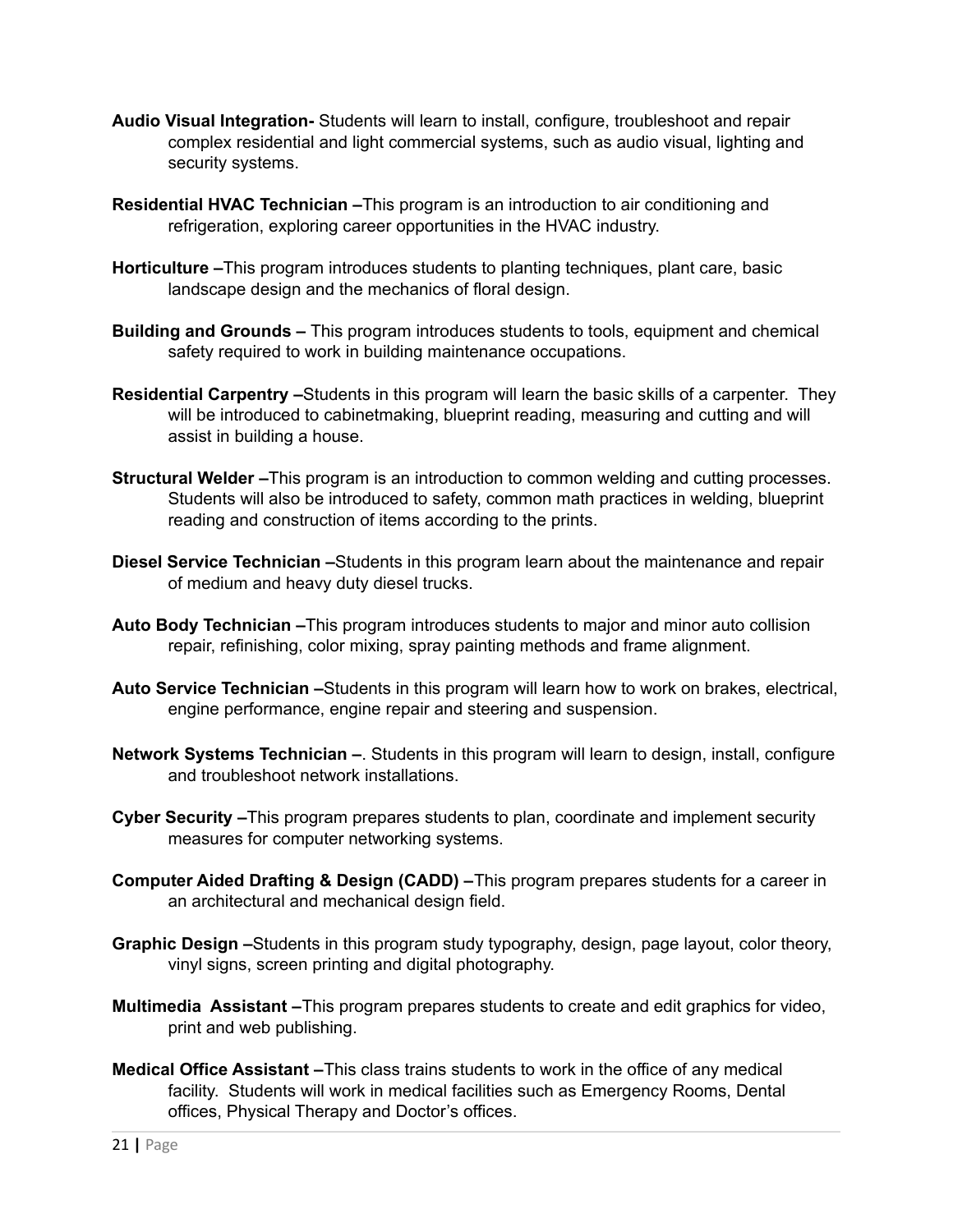# **CLUBS**

**Science Club-** The primary purpose of the BCHS Science Club is to organize activities for its members and to educate the Bridge Creek community on science related topics. Those activities will focus on, but are not restricted to, the invitation of guest speakers to the campus, various student-lead presentations given to younger students throughout the community, trips to science related locations, and also activities which will allow the members to establish bonds with others who hold common interests. The club will also provide information about such activities to its members and to the Bridge Creek community. Sponsor-Mrs. Feathers

**Art Club**- . Meet every 2nd and 4th Tuesday of each month. Our mission is to raise awareness of art in our school and community. Sponsor-Mrs.Mayo

**Fellowship of Christian Students**- The Fellowship of Christian Students (FCS) is an interdenominational group that provides Christian fellowship in order to equip and encourage students to make a difference for Christ. Youth pastors from area churches lead devotions and prayer. The group meets during both lunch periods on the second Wednesday of each month. Sponsor-Mrs. Bradford

**Student Council**- Student Council is a student-based civic organization designed to help promote school spirit and leadership among students. Students participating in all levels of the Council will maintain a high standard of personal conduct. Council members will demonstrate leadership qualities by serving as good examples of behavior through their words and actions. All Council members will be expected to participate in approved activities, which will serve to enhance the quality of both the physical and behavior environment of the school. Sponsor - Mrs. Winchester

**Robotics**- The robotics team is equal parts competition team and service organization. Each year a new competition field is released and the team has to build a robot to score points according to the design of the field. There are between 2 and 6 different competitions for the entire season on dates that can be spread out from October to April, and almost always on a weekend. In addition to building a robot the team is expected to take on service projects that help contribute to the larger community of robotics teams, as well as projects that help the local school community engage in STEM. Robotics meets in a class that helps organize these activities as well as provide training an opportunity to prepare for these events. Students are welcome to find their own strengths on the team be it social media, Computer Assisted Design, building or programming. There are no requirements to join but there are many required build days and service projects that meet after school, weekends, and often over breaks, a flexible schedule and desire for excellence is a must. Sponsor-Mr. Carr